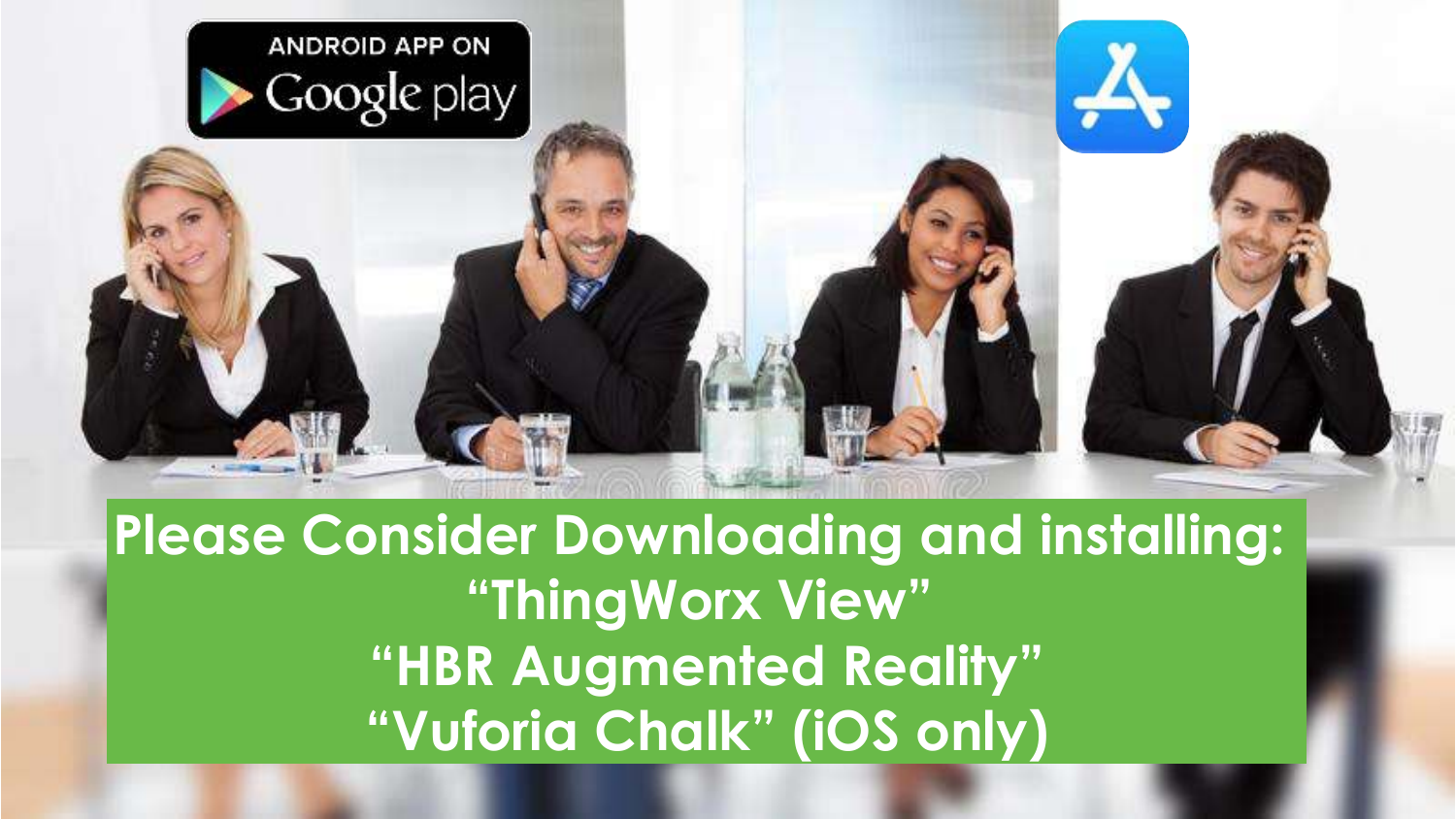**Augmented Reality, IOT, Strategy. Creo, & ThingWorx**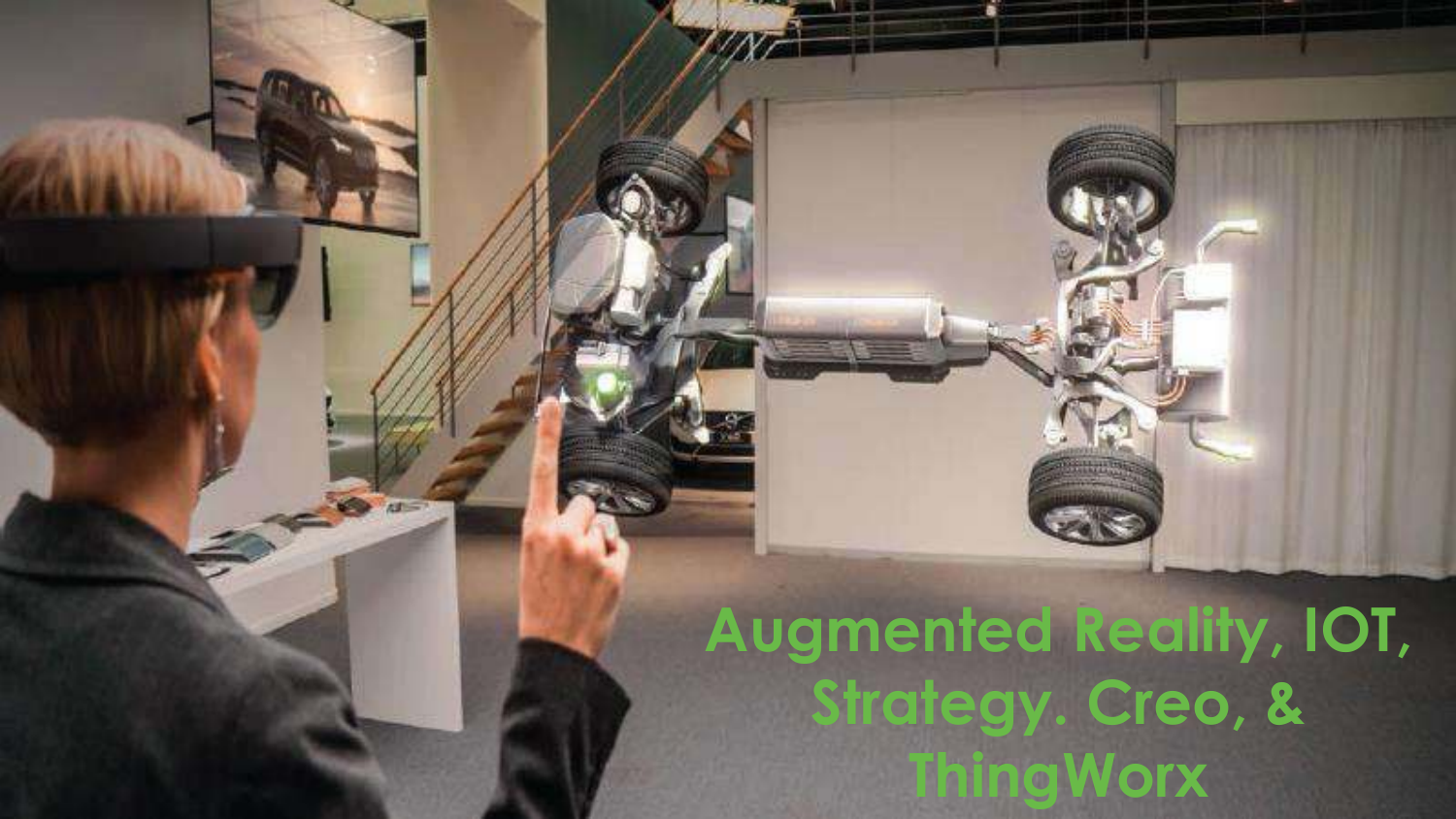

# WHAT IS AUGMENTED REALITY?

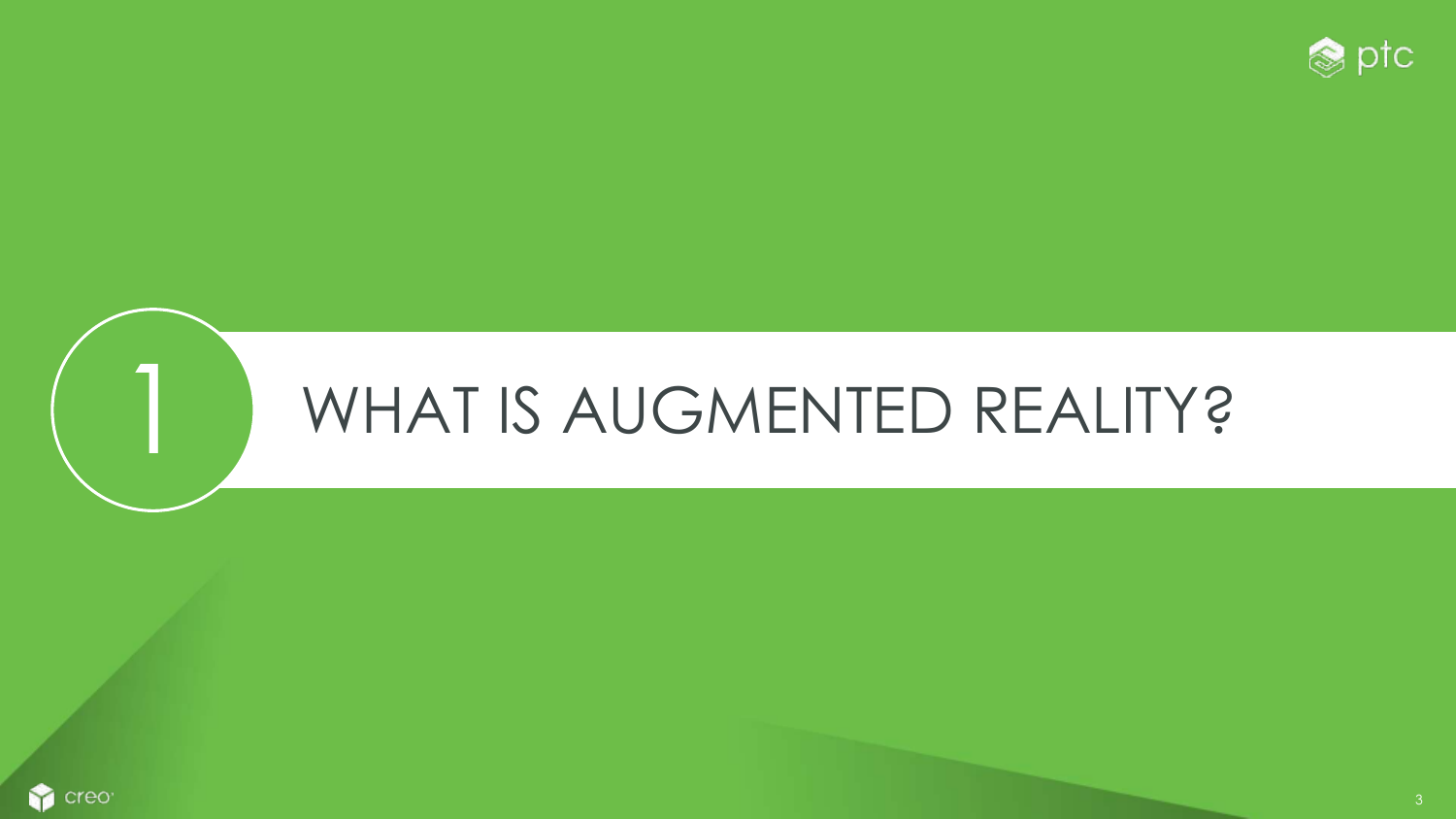

# aug·men·ted re·al·i·ty

*noun*

# Superimposing computer graphics onto a live view of the world. Also known as "AR"

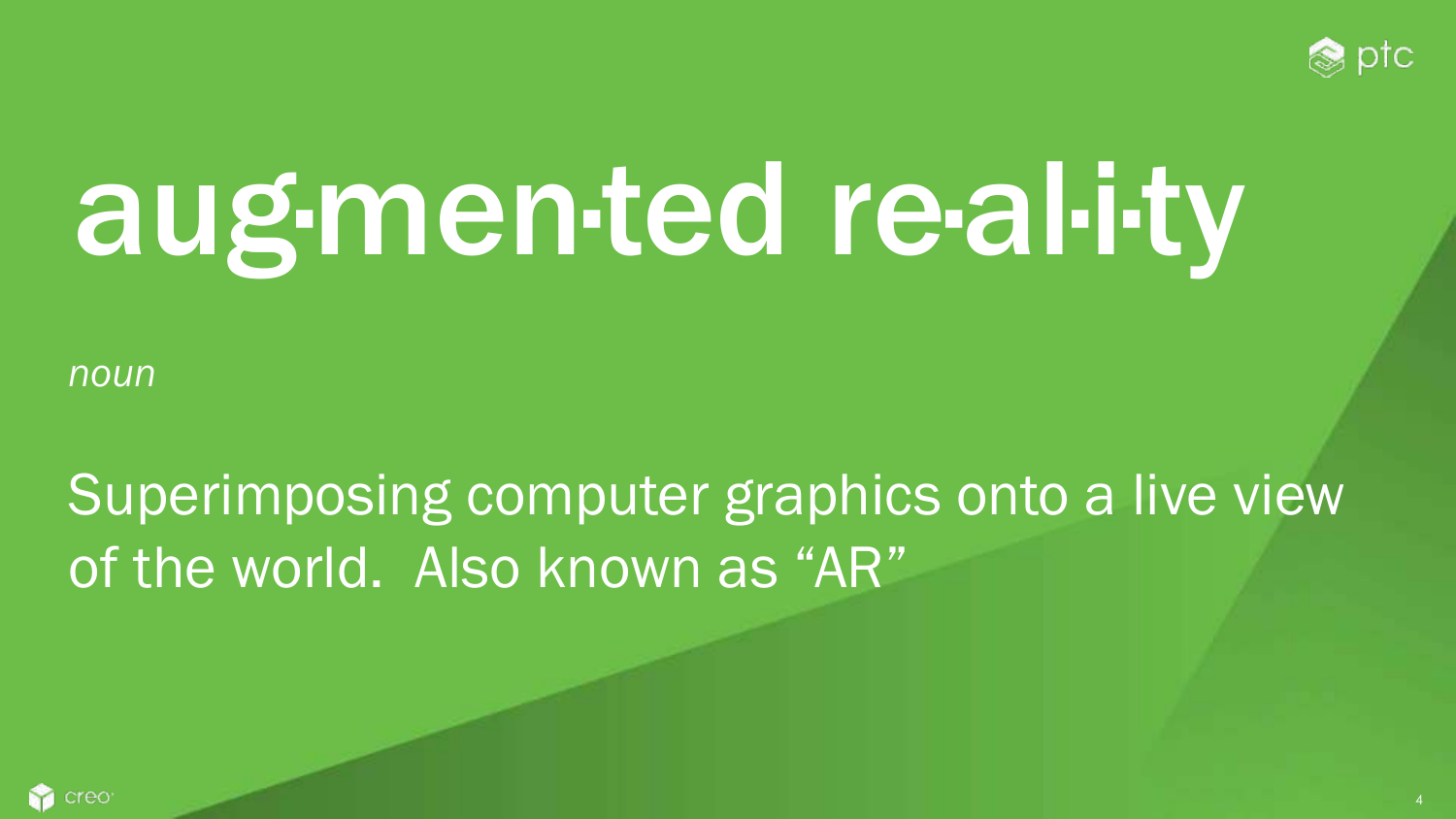#### KEY CAPABILITIES OF **AR**





**Enhance** the user's **view** of the physical world with the overlay of **real-world** or **hypothetical digital information:**

- IoT data
- Digital models
- Third-party data
- Business systems information



#### Visualize **Instruct/Guide**

**Train or guide** users on how to perform a task through the overlay of **digital instructions** or **real-time expert guidance** 

- Real-time transfer of knowledge and expertise
- Digital step-by-step instructions to guide user



#### **Interact**

**Manipulate** digital graphics or extend a product interface through an **AR interface** 

- Expand and customize control of product functions
- Modify digital designs
- Enhance physical products with digital experiences

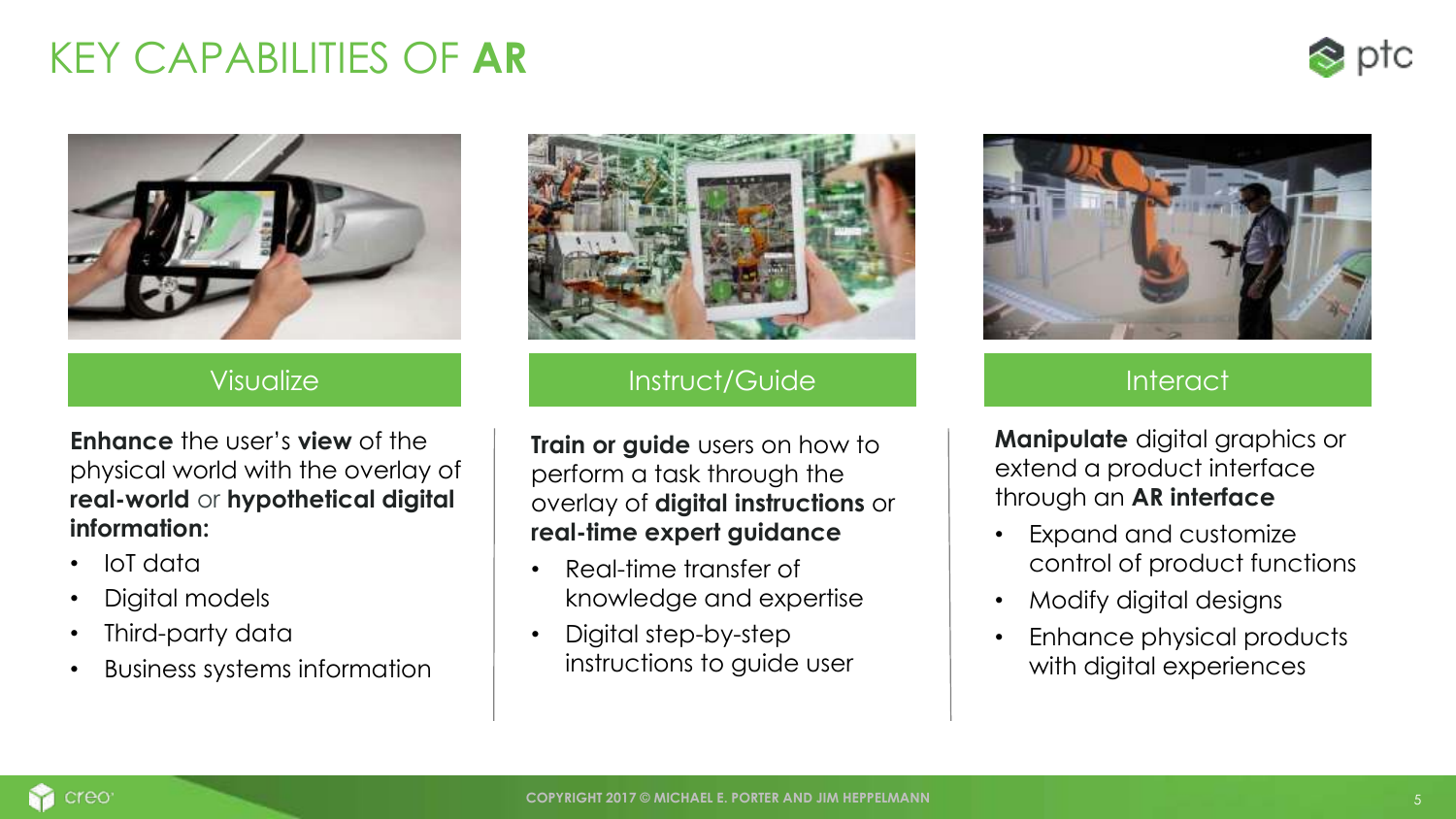#### DEMONSTRATIONS

- HBR Article Handouts
- Tagged and Tagless Recognition
- Chalk and [Chalk for Business](http://info.vuforia.com/ChalkEarlyAccess)





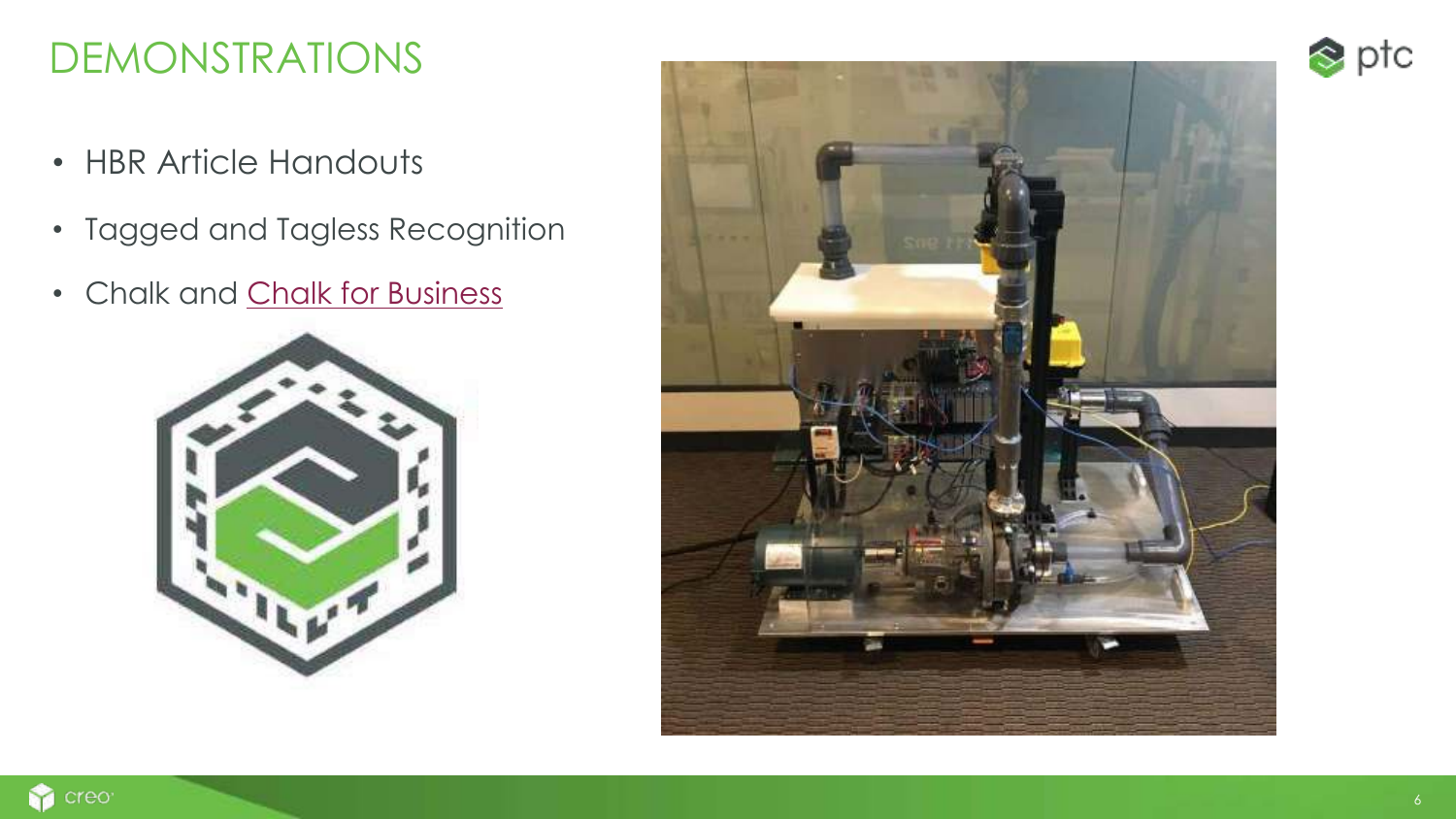

## **ThingWorx Studio**

# **FREE Trial**

# **Over 7,000 Participants**

Create your own AR experiences in minutes:

- 30-day access via Trial Portal
- Quick-start guides and tutorials
- Community support

**[https://.studio.thingworx.com](http://www.studio.thingworx.com/)**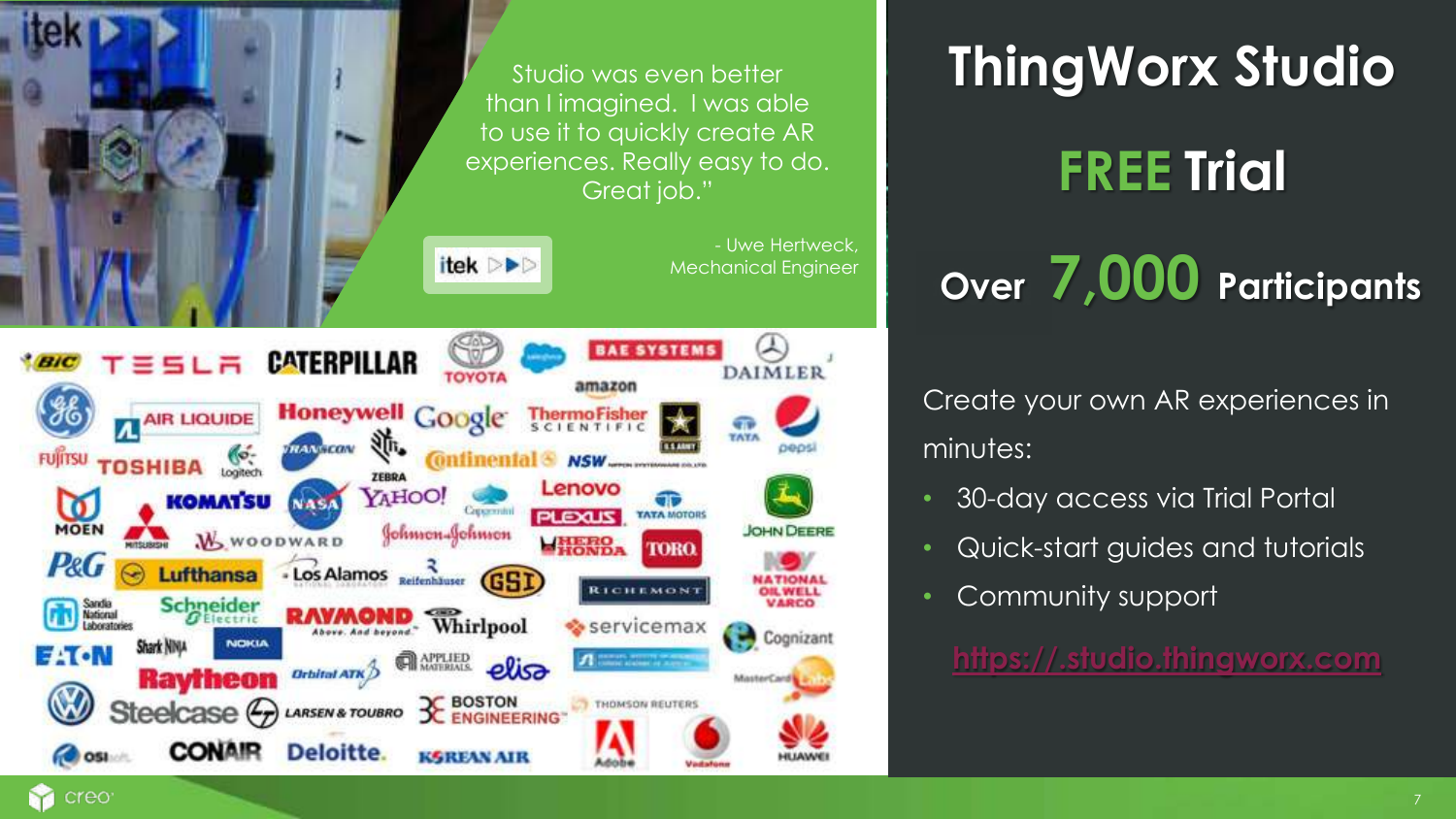



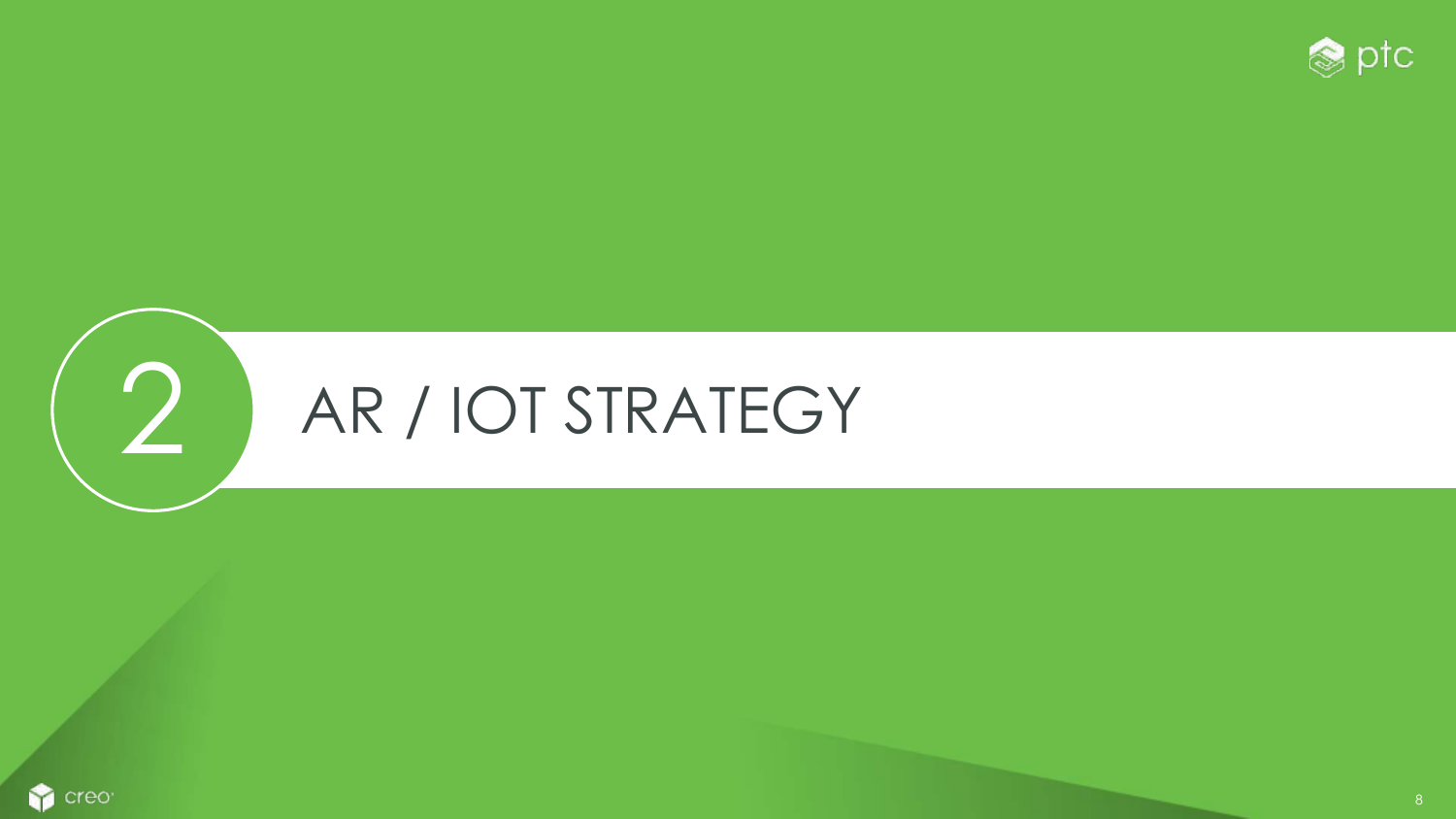

### How is PTC focusing our attention?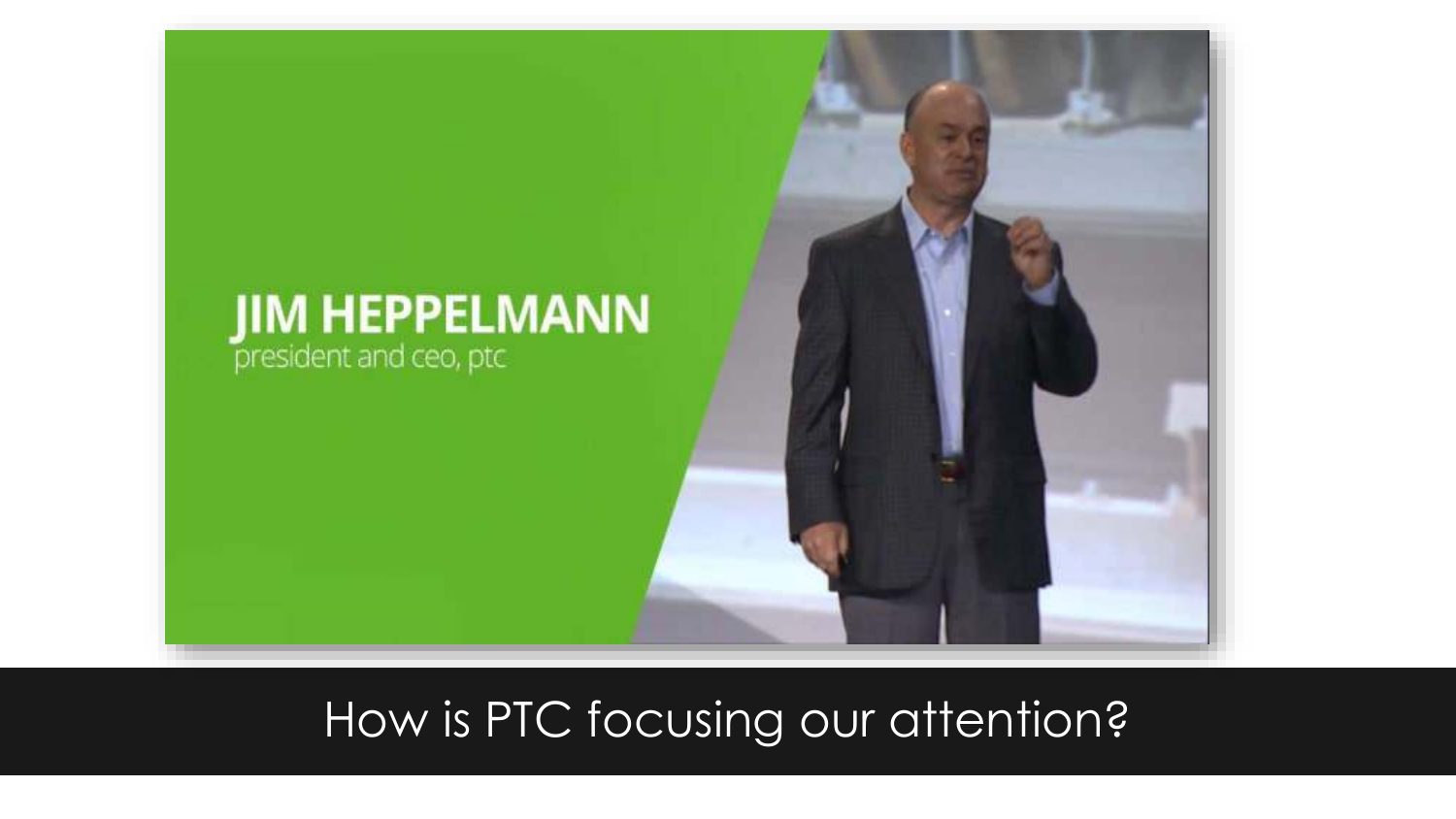

#### November 2014 October 2015 November 2017

*Value creation from Smart, Connected Products*

#### **安二二 Harvard Business Review** How Smart, **Connected Products** Are Transforming

Companies

*New organizational and operational paradigms from Smart, Connected Products*



*New business strategies and assessment of the impact of AR*

### IOT, AR, and Industrial Innovation Resources from PTC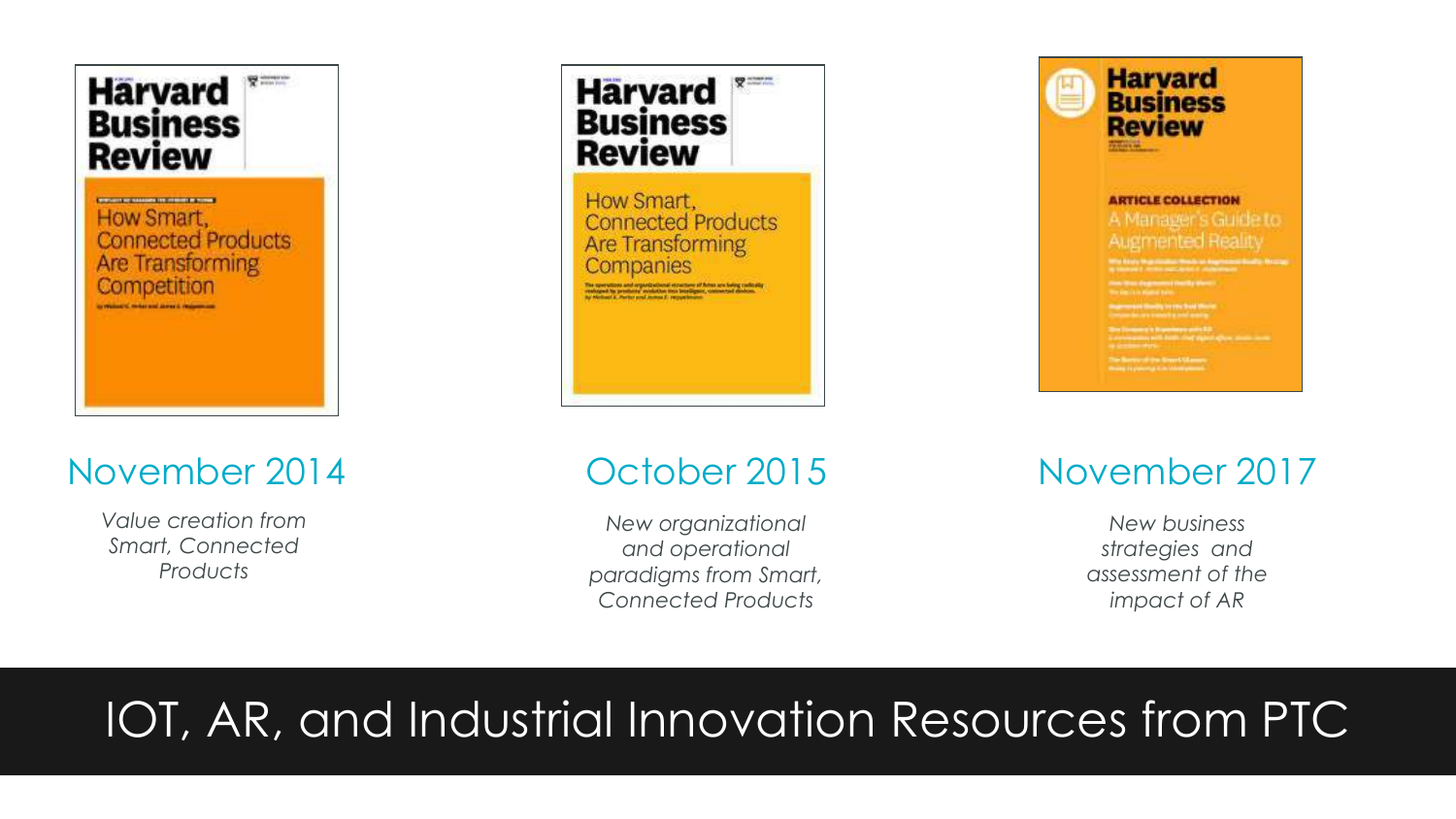### PHYSICAL DIGITAL CONVERGENCE



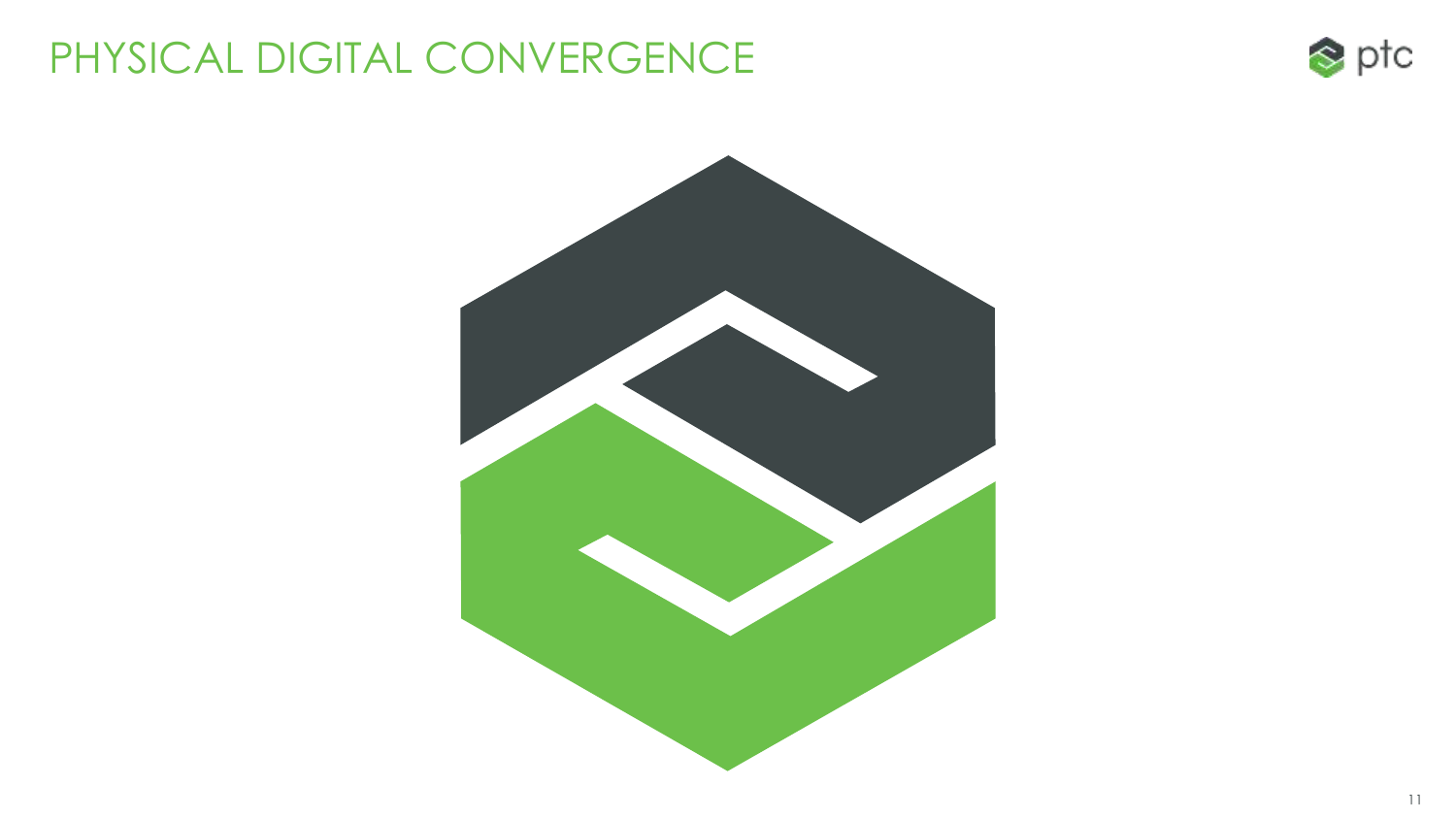### THE NEW FRONTIER OF INNOVATION



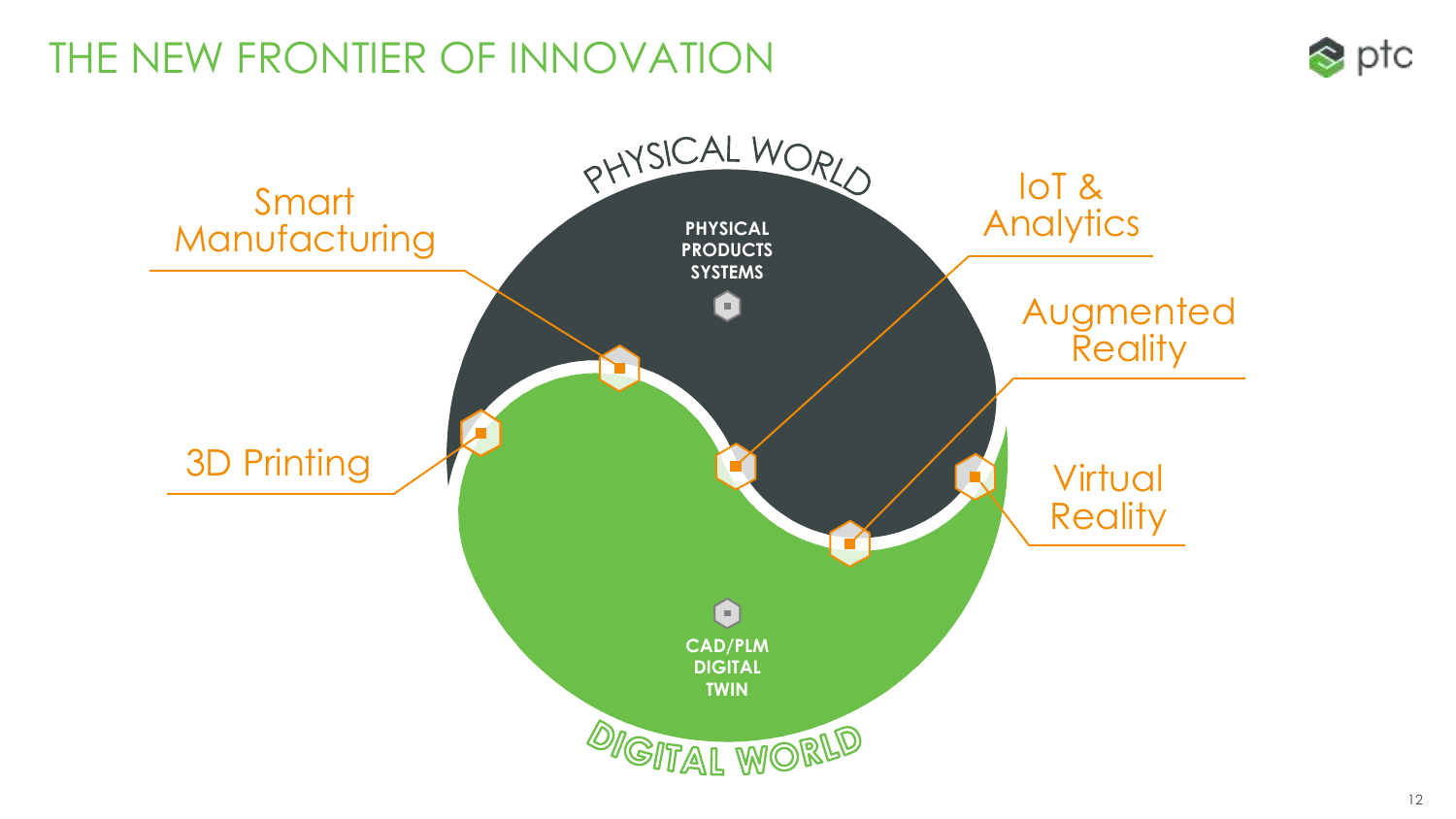### DELUGE OF DATA REQUIRES A NEW HUMAN INTERFACE



 $\bullet$  ptc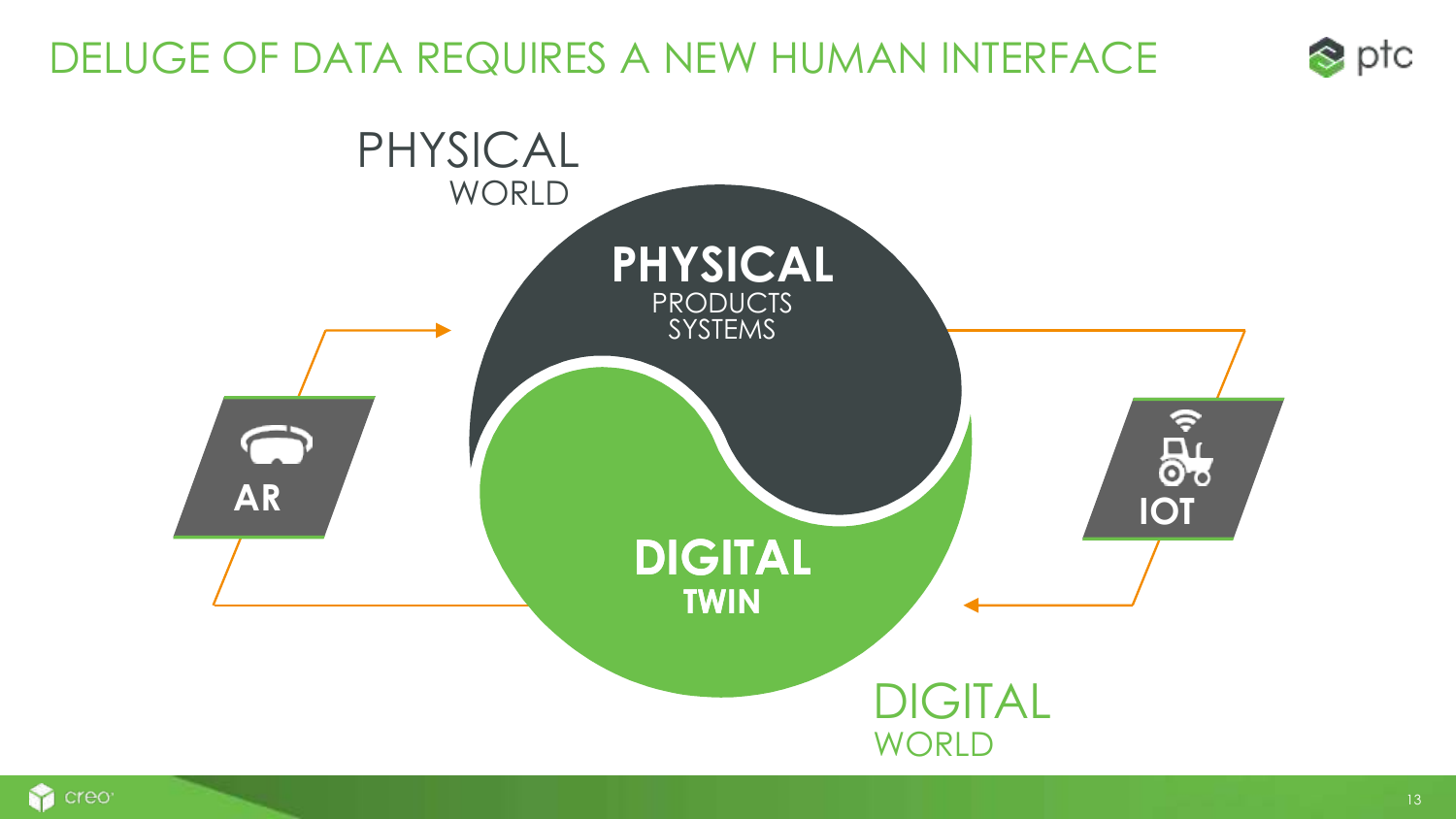### IOT AND AR CHANGE COMPETITION - ASSETS



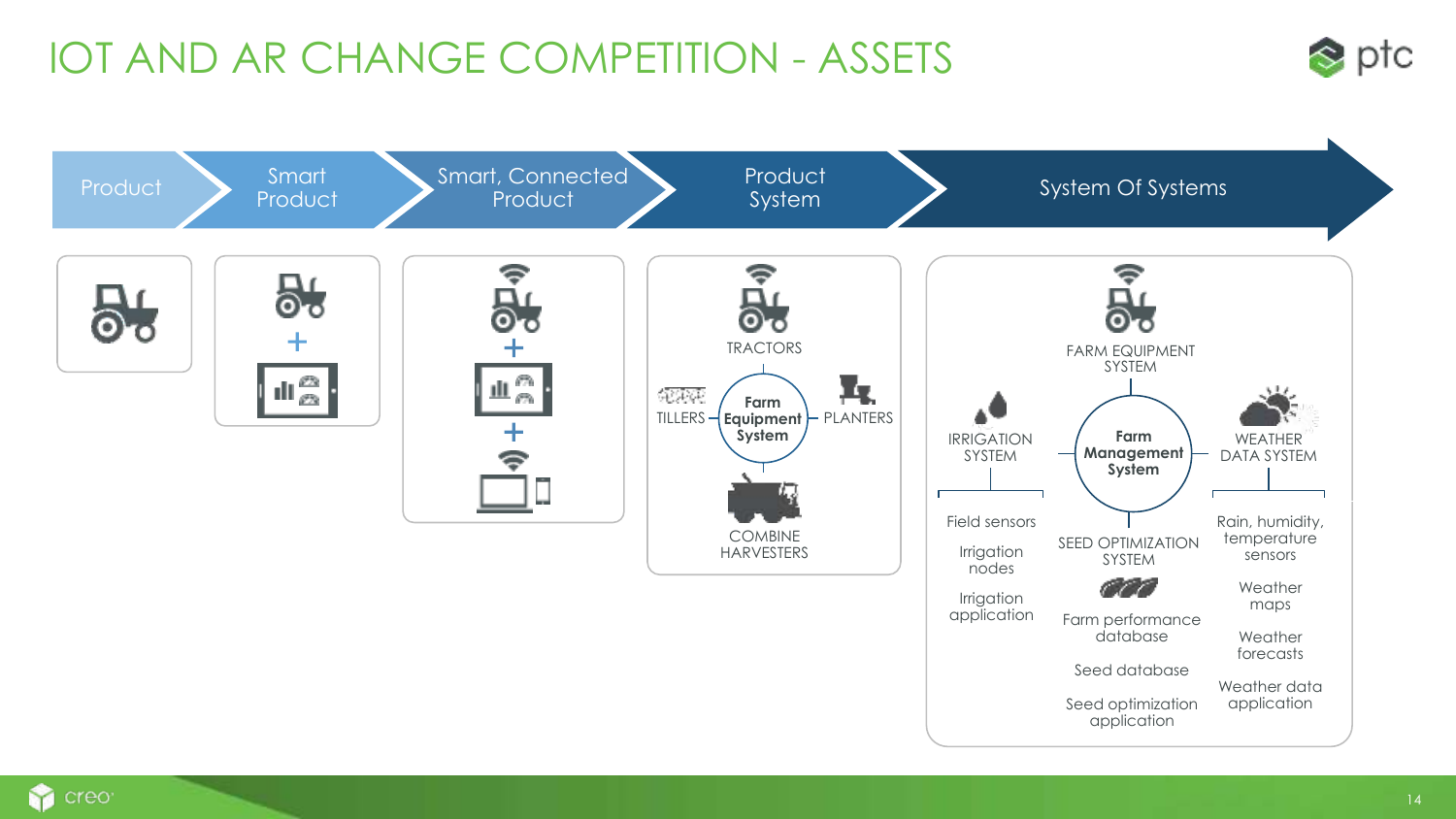### IOT AND AR CHANGE COMPETITION - FACTORIES





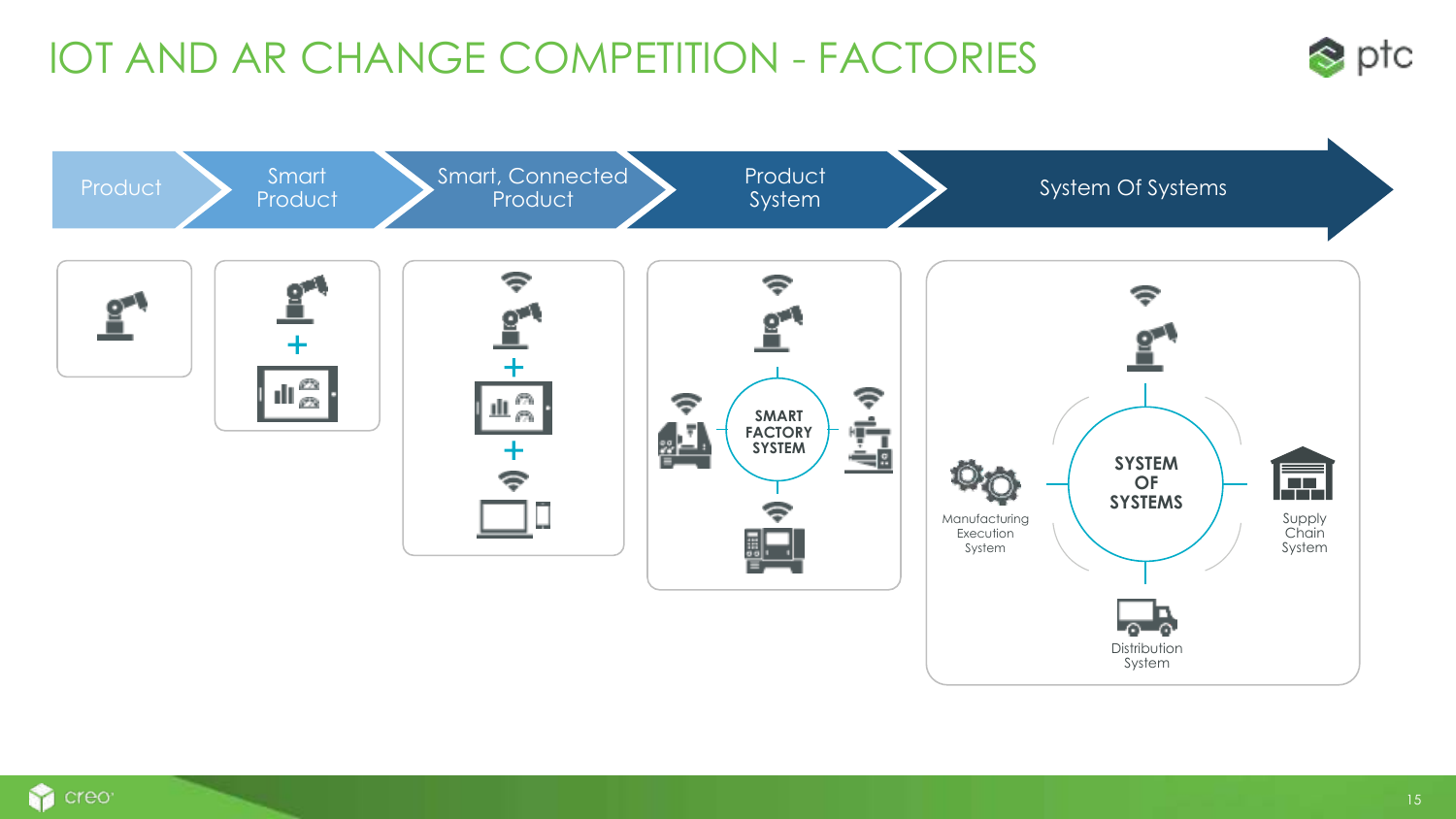### VALUE OF **AR** ACROSS THE ENTERPRISE



| <b>DESIGN</b>                         | <br><b>MANUFACTURE</b>                             | <b>SELL</b>                             | <b>SERVICE</b>                          | কুই<br><b>TRAIN</b>           | <b>OPERATE</b>                      |
|---------------------------------------|----------------------------------------------------|-----------------------------------------|-----------------------------------------|-------------------------------|-------------------------------------|
| Collaborative<br><b>Design Review</b> | Maintenance<br>Work Instructions                   | <b>Virtual Product</b><br>Demonstration | Service Manual<br>& Instructions        | Job-specific<br>Training      | Head-up<br><b>Display</b>           |
| Digital Design<br>Review              | Performance<br><b>Dashboards</b>                   | Augmented<br><b>Brand Experience</b>    | Service<br>Inspection &<br>Verification | Safety & Security<br>Training | Augmented<br><b>Operator Manual</b> |
| Augmented<br>Interface                | Operator &<br><b>Assembly Work</b><br>Instructions | <b>Retail Space</b><br>Optimization     | Remote Expertise                        | <b>Expert Coaching</b>        | Augmented<br>Interface              |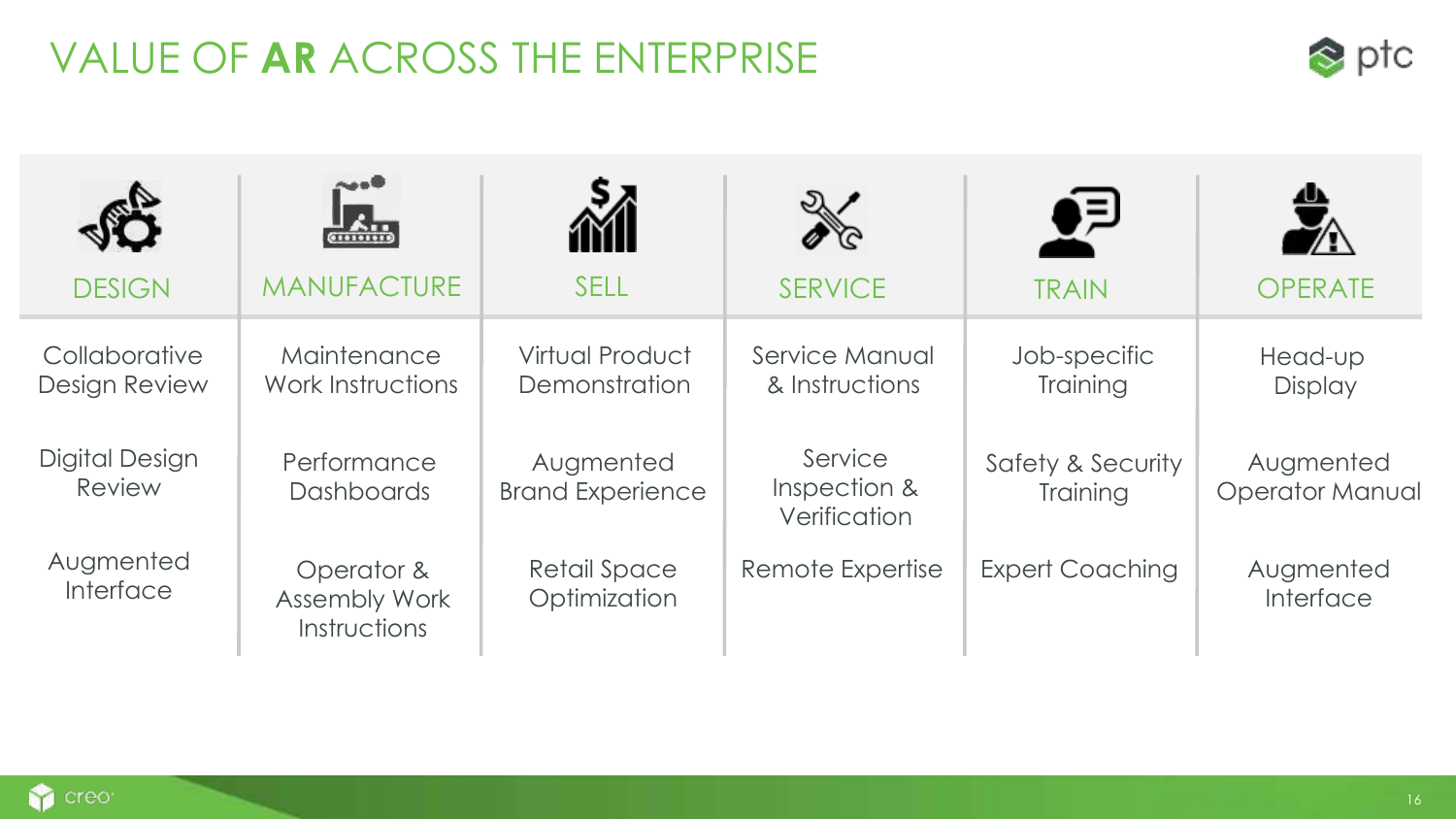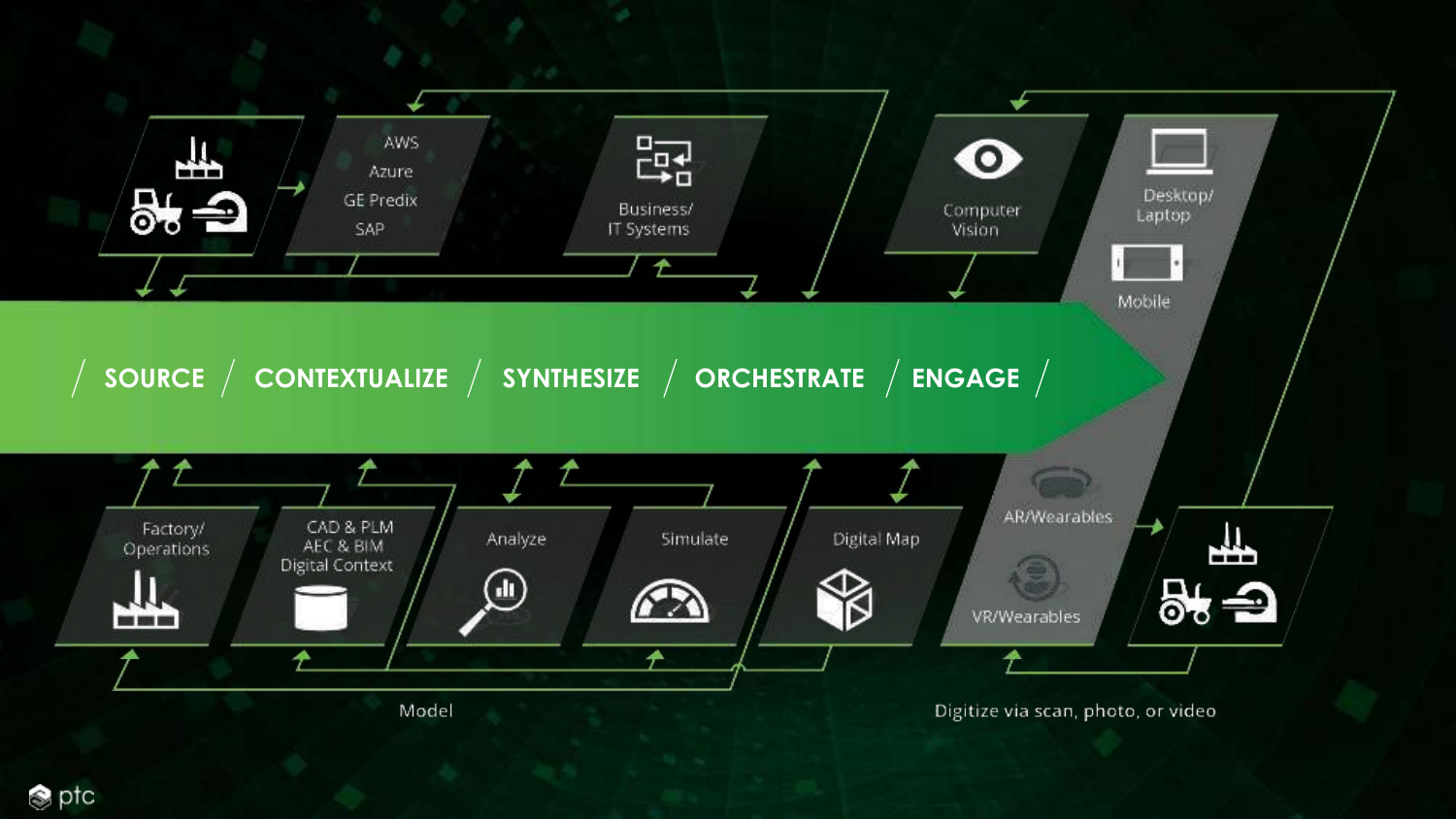### DEEPER ASPECTS OF EACH PHASE OF INNOVATION







- **Enterprise-ready Deployment Architecture**
- **Millions of connected devices**



Advanced Device Identity and Transport **Security** 

**Platform-Wide Identity Management** SECURE Including Single Sign-On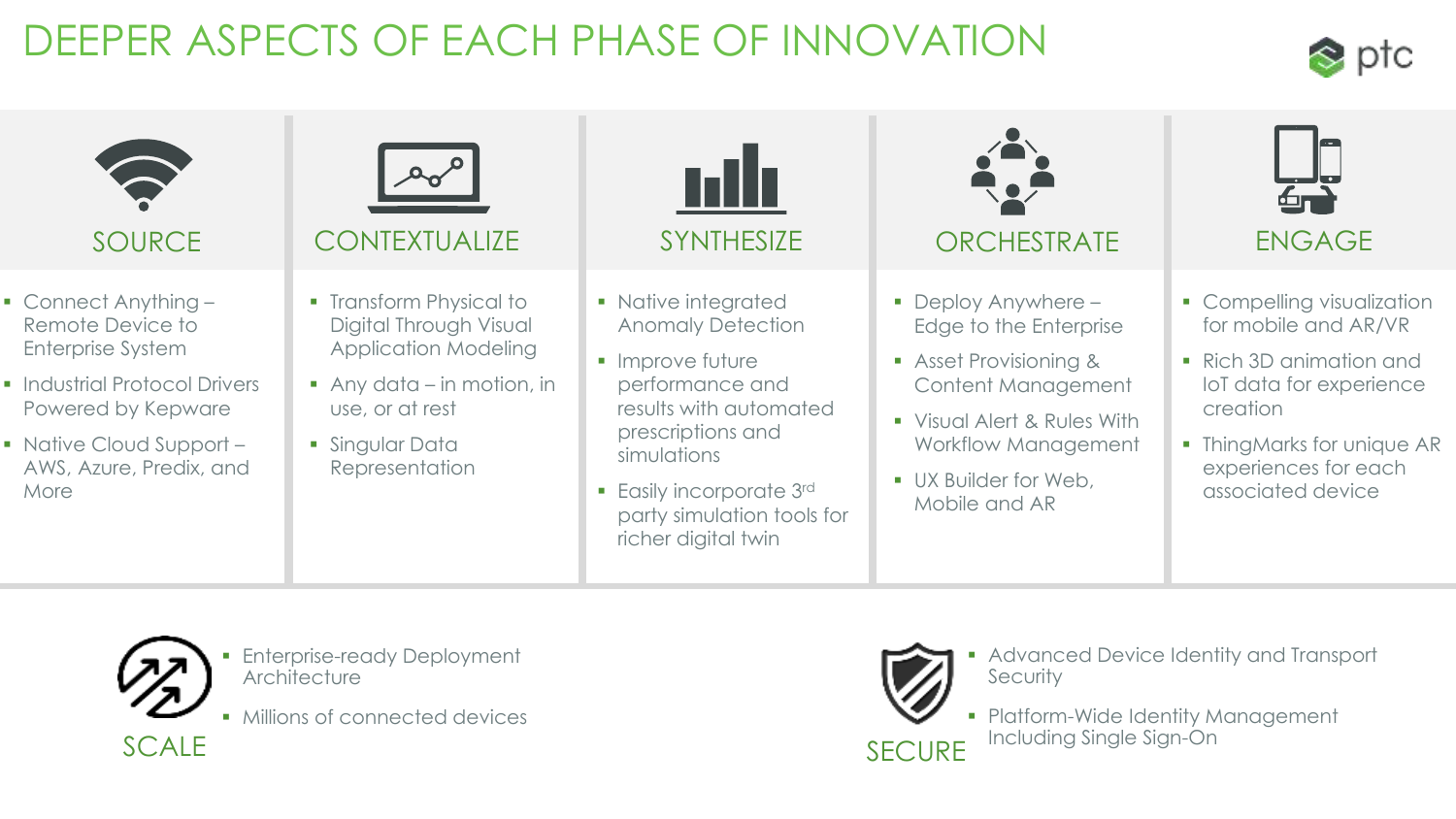### ORGANIZATIONAL ADAPTATION, NOT JUST TECHNOLOGY





 $\bullet$  ptc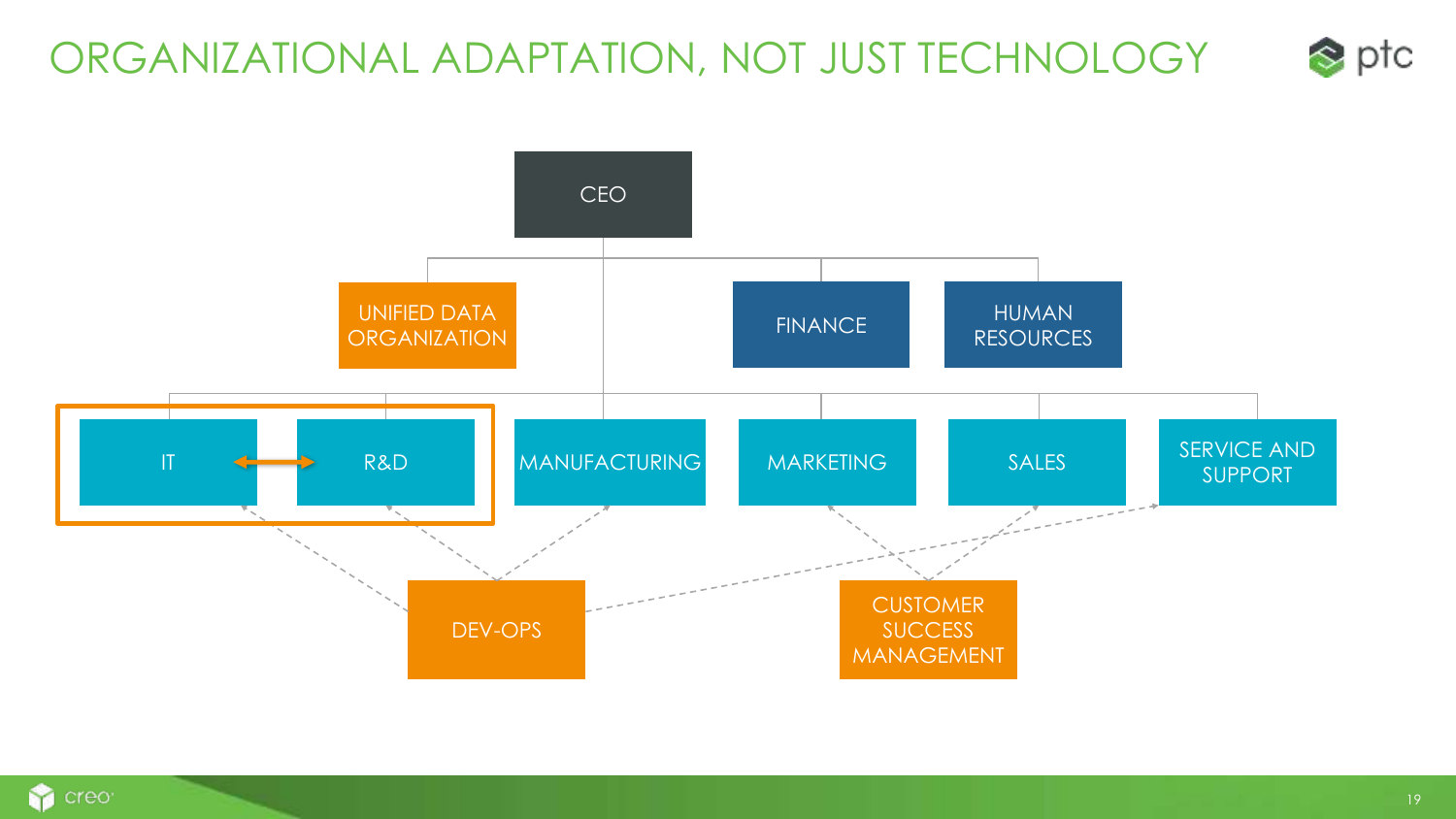



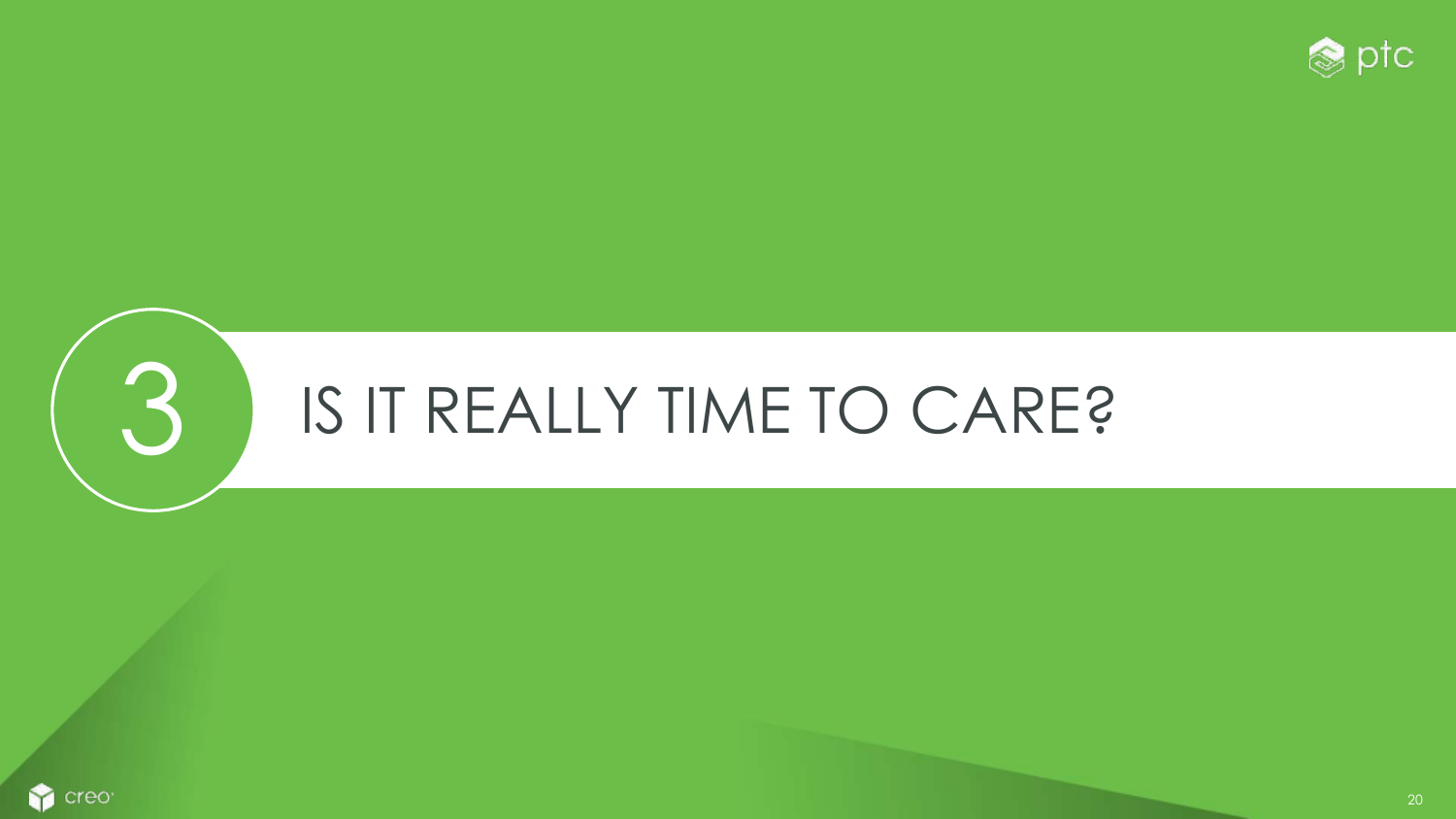

Satya Nadella thinks augmented reality is another big, long-term bet for Microsoft, that could be bigger than the smartphone. Launched **HoloLens.**



Tim Cook thinks Augmented Reality could be as big as the iPhone. Apple Recently announced iPhones 8 and X, designed to support AR and the **ARKit** software platform.



Sundar Pichai and Google recently announced Google Assistant, Tango, Google Glass II and **ARCore** for Enterprise Augmented Reality.

P.S. All three chose **PTC** to Help Accelerate the Adoption of AR in the Industrial Enterprise

### What do the "Tech Generals" Say about AR?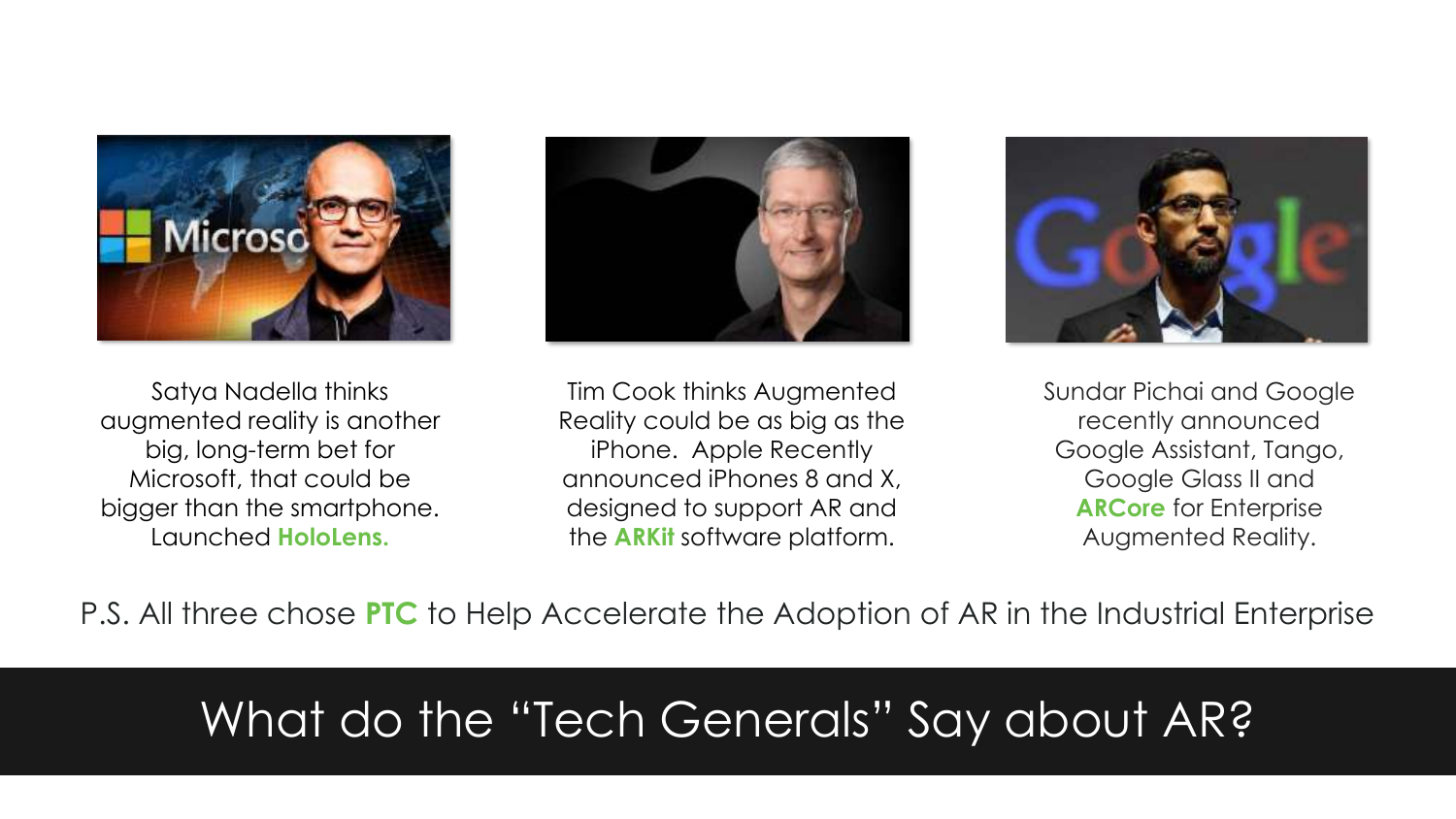

#### **IoT Platforms (Software Vendors)** 2017

**Bosch Software** 

LogMein a

Capabilities

Source: IDC, 2017

Innovations

Oracle

Futilda

Londers

**Jigita** 

Ayla Networks

Marine Players

Contenders

**Farticipants** 

ö

#### **Product Lifecycle Management**   $Q\bar{4}$ '17



**FORRESTER®** 

#### **FORRESTER**



**Strategies** 

### Who has decided to play?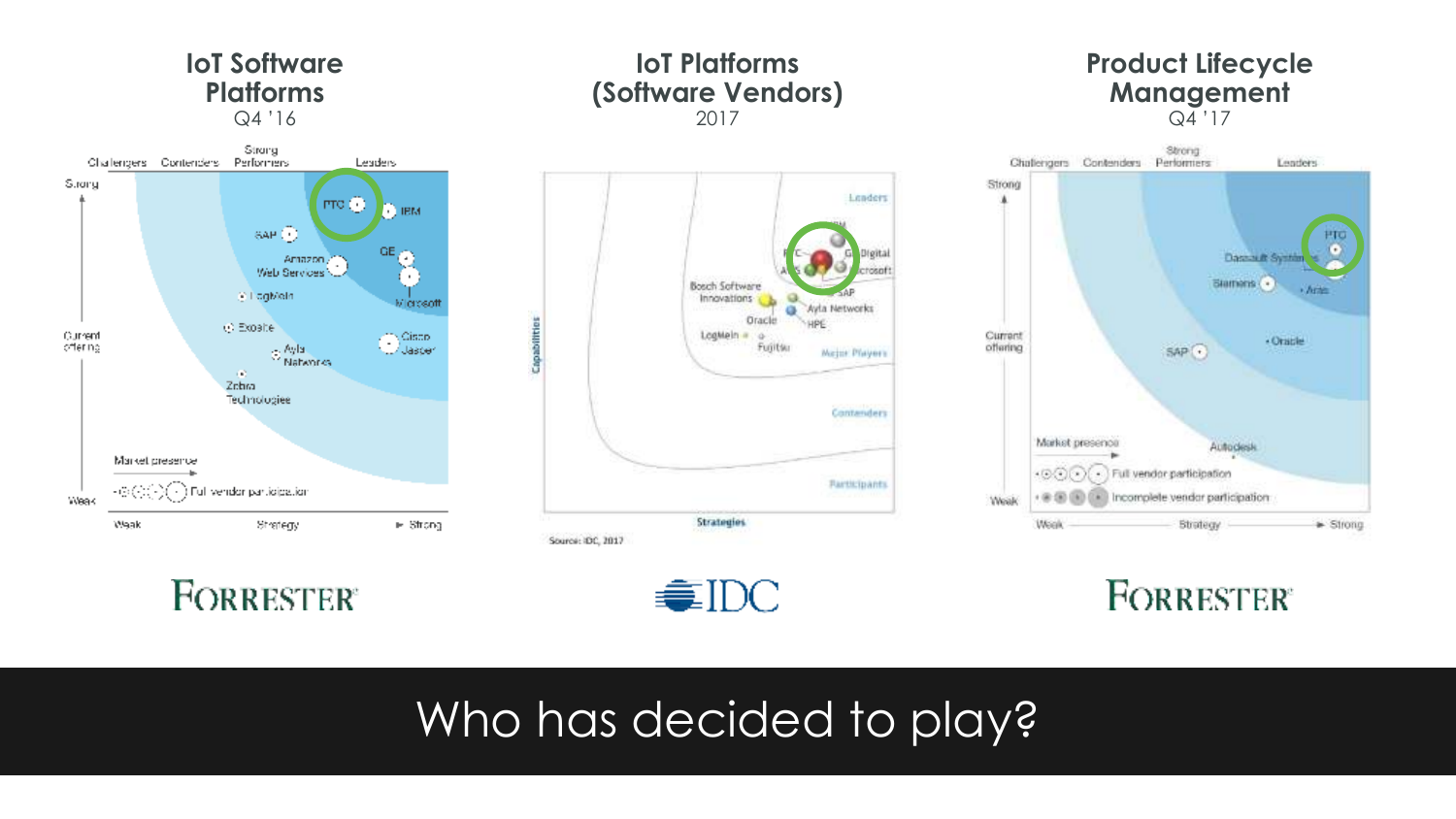

#### **Highest-Value Use Cases**

Service Service Manual & Instructions

#### **Manufacture**

Operator & Assembly Work Instructions

> Sell & Market Product Virtualization

### Where is AR being applied today?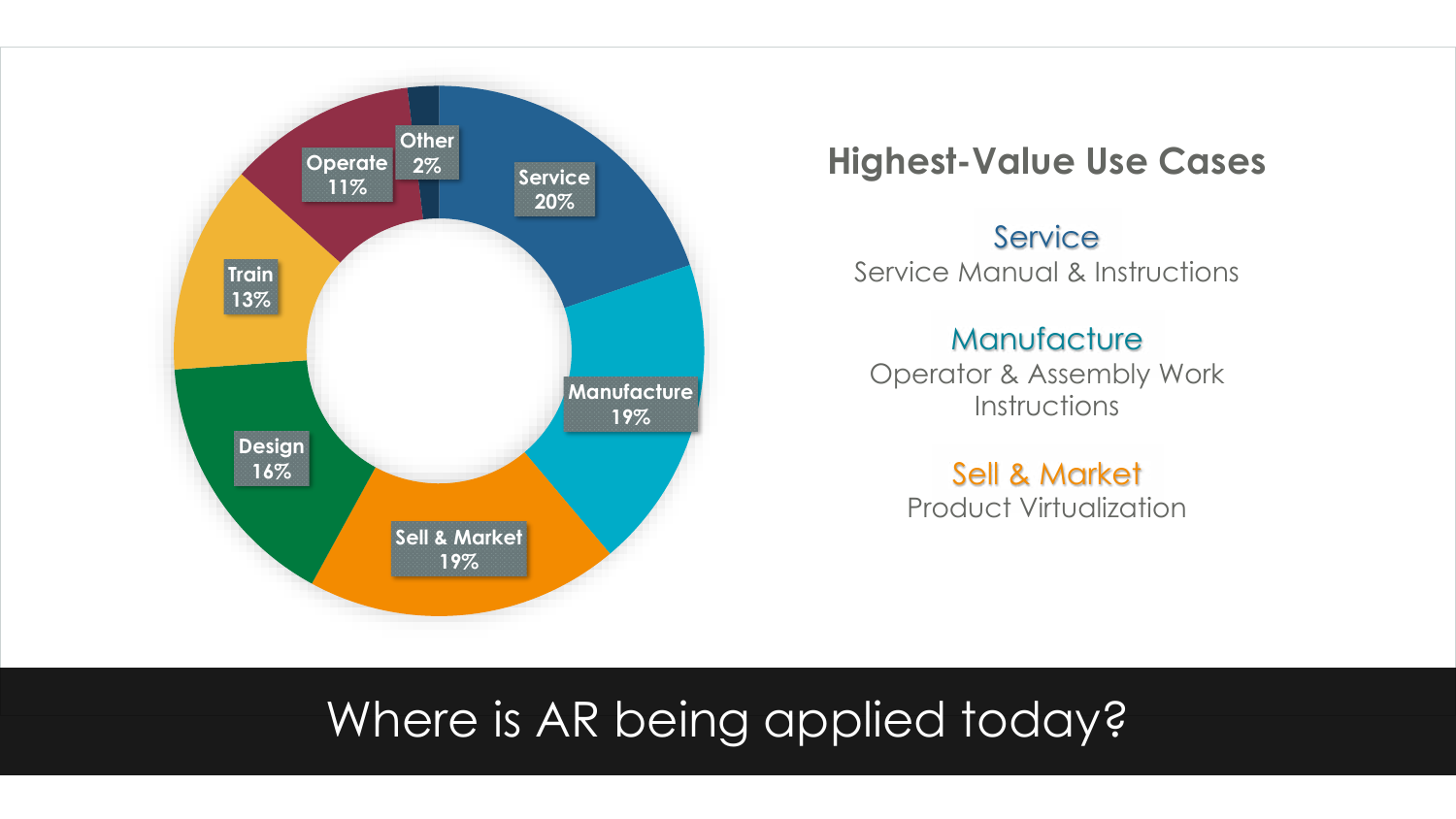#### **Reverse Osmosis R18 Series**

Top quality, fully assembled RO systems Four models for flow rates up to 30 GPM

#### **Standard features**

Systems

Cempes<sup>5</sup>

· Powder control steel from: . Electronic controller with teacherd product water conductivity probat + FFP side port pressure vessels

- Nonmetalic "Tig Dubba" pre-itter housing<br>- Wellcal heavy-duty nuiti-stage contribupal pump
- \* Automatic men volvo
- . Low process shall of with automatic meter
- Reverse · Tank love trippet
	- · Professionant interiods input
	- · Adjustable recycle line
	- · Concordmon auto firsh
	- . Pro-filter premaze gaugen:
		- Pump decharge pressure gauge (liquid filed) . Fisiod pressure gauge (light) filed) . Flow trease for product water
		- . Flow motor for sajact water.
		- . Flow meter for recycle water
		- . Check valve for product water

#### **Stredard options**

. UV System preplumbed pro or post FIO . Chemical food pump installed and prowinci





His oc stown with LW and characterized promotives options.

#### Specifications

| AN WORK COTTACORD.                           | <sup>27</sup> Harry  |  |
|----------------------------------------------|----------------------|--|
| <b><i><u>Industrial Adams Ration</u></i></b> | 15" Flasgo           |  |
| <b>Board water controller</b>                | 1 <sup>+</sup> Times |  |
| Fest want presure obgainment bricks and      | 153 pind.            |  |
| ---<br>Unais registroment brussins and       | 117 quest            |  |
| Motive home present                          | 細くり                  |  |
| Flocklical inclusions ed.                    | <b>TROUND LAST</b>   |  |
| Phoenix<br>w<br>42                           |                      |  |
| Particular:                                  | 4F                   |  |
| Menteare Sue                                 |                      |  |
| <b>Fysical oractive</b>                      | 98%                  |  |

Other wollages available, pieces contact us for distals.

#### Models

| MODEL ROL            | <b>RECOVERY MOLD</b> | <b>REGISTERED INVANCI</b> | <b>THEFT</b>                                | SIMPLY.<br>8.85, 651 |
|----------------------|----------------------|---------------------------|---------------------------------------------|----------------------|
| HIS 43-1121100       | DA CUN               | D etgen.                  | <b>BCLUTICE</b>                             | ШO                   |
| THE OF TESTING       | $-10.75%$            | ⊵em                       | $10^{\circ}$ k $10^{\circ}$ k $0.7^{\circ}$ | TD)                  |
| <b>FIR-00-113D39</b> | W-75%                | <b>ID WHILE</b>           | <b>BCLUSAR</b>                              | T000                 |
| THE OG-TERRITO       | TA CON               | <b>III</b> gas            | <b>UP177107</b>                             | 000                  |

#### **NOTICE**

Performance apecifications are trased on 77°F feed water 3 SQI or less, TDS below 2008 and pH of 7. Please see water temperature conversion charts to determine actual production-rare for each matallation. Chlorine reduction and other pretreatment may be required. Membrane rejection rates are based on membrane manufacturer's specifications. Fire litter a Welt Stiff-150-PS synthetic pleated contribute. Systems are directed for use with munizzation est were

For Configurator and<br>Application Trock, please refer us the beginning of **Besinkling** 

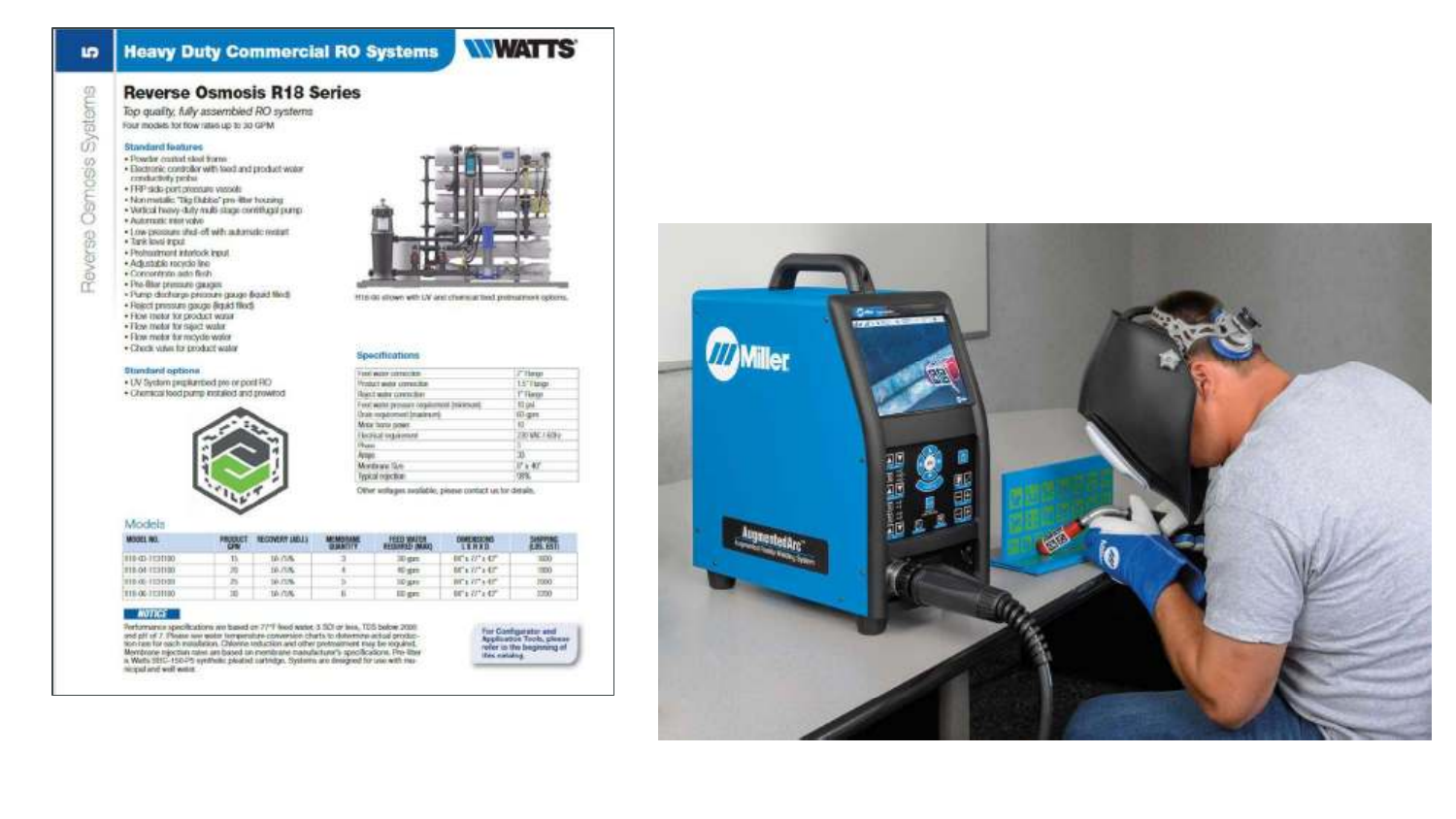



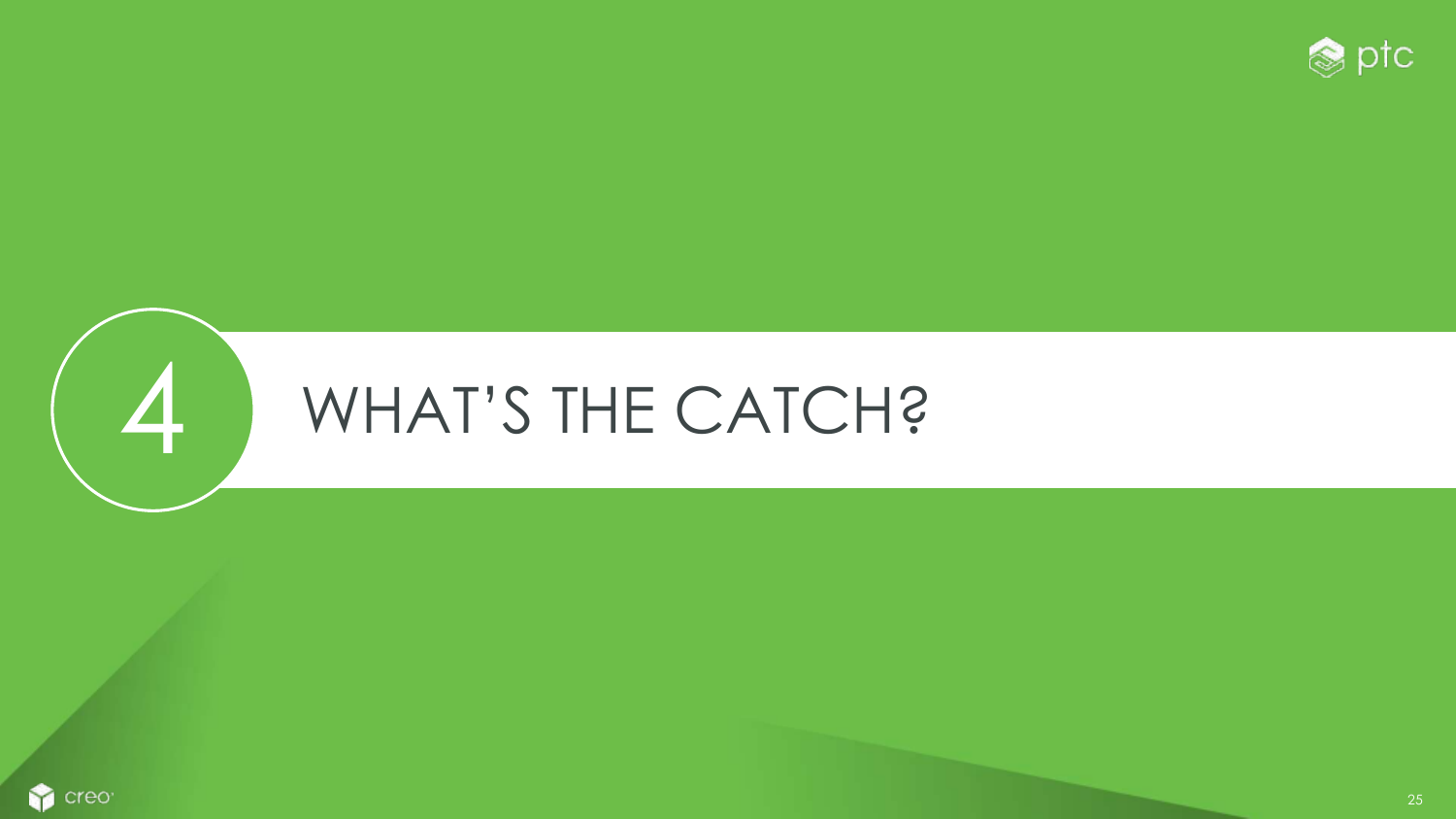### AR IN THE ENTERPRISE CAN BE CHALLENGING





- **Costly** to hire skilled programmers
- **Difficult** and **time consuming** to create compelling content
- **Overwhelming** to manage the explosion of purpose-built apps
- **Complex** to leverage IoT and business system data
- **Easy** to do once, **hard** to do at scale

**So what can Creo and ThingWorx do to help?**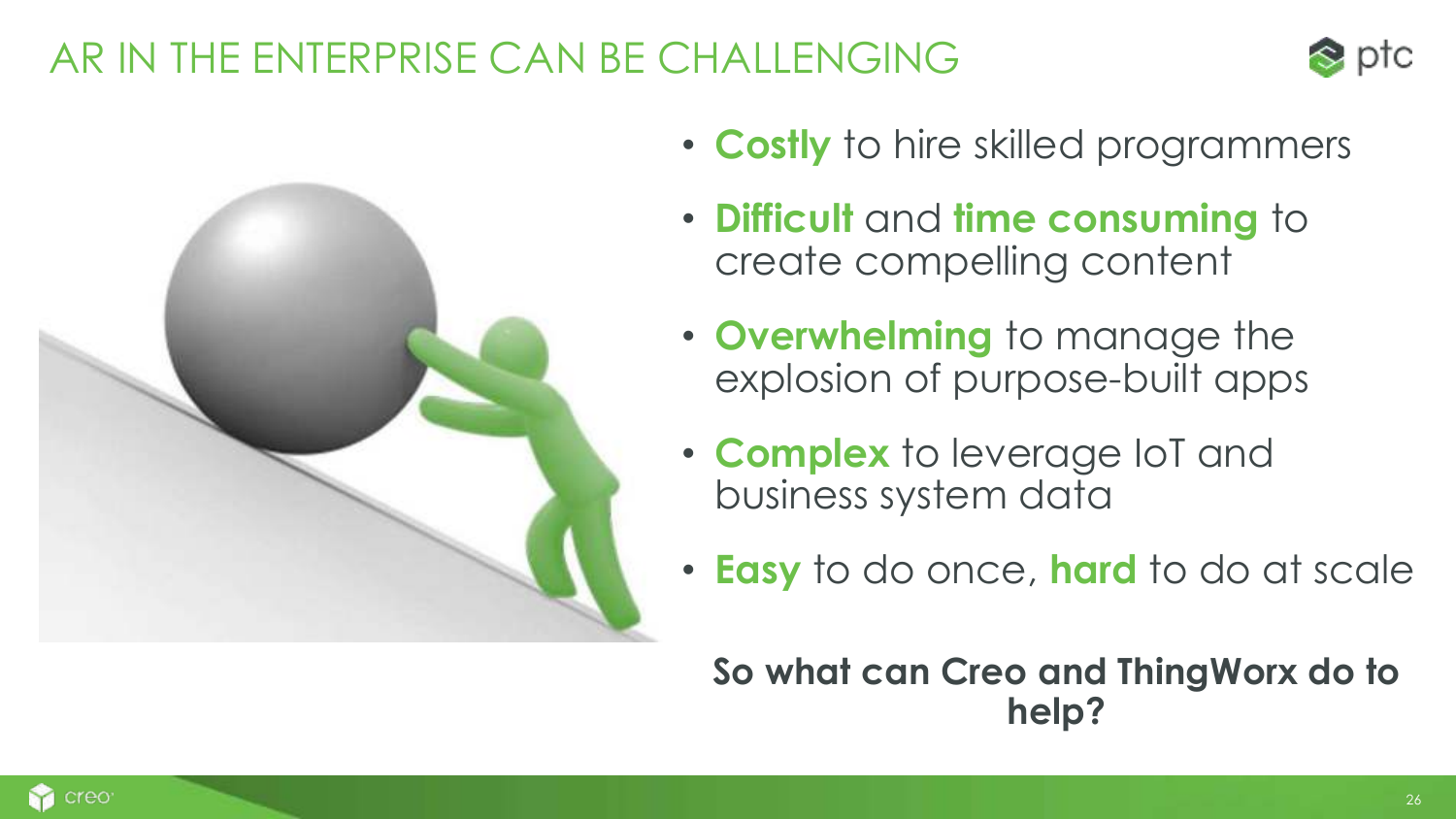

### 5 USING CREO AND THINGWORX IN AN IOT / AR STRATEGY

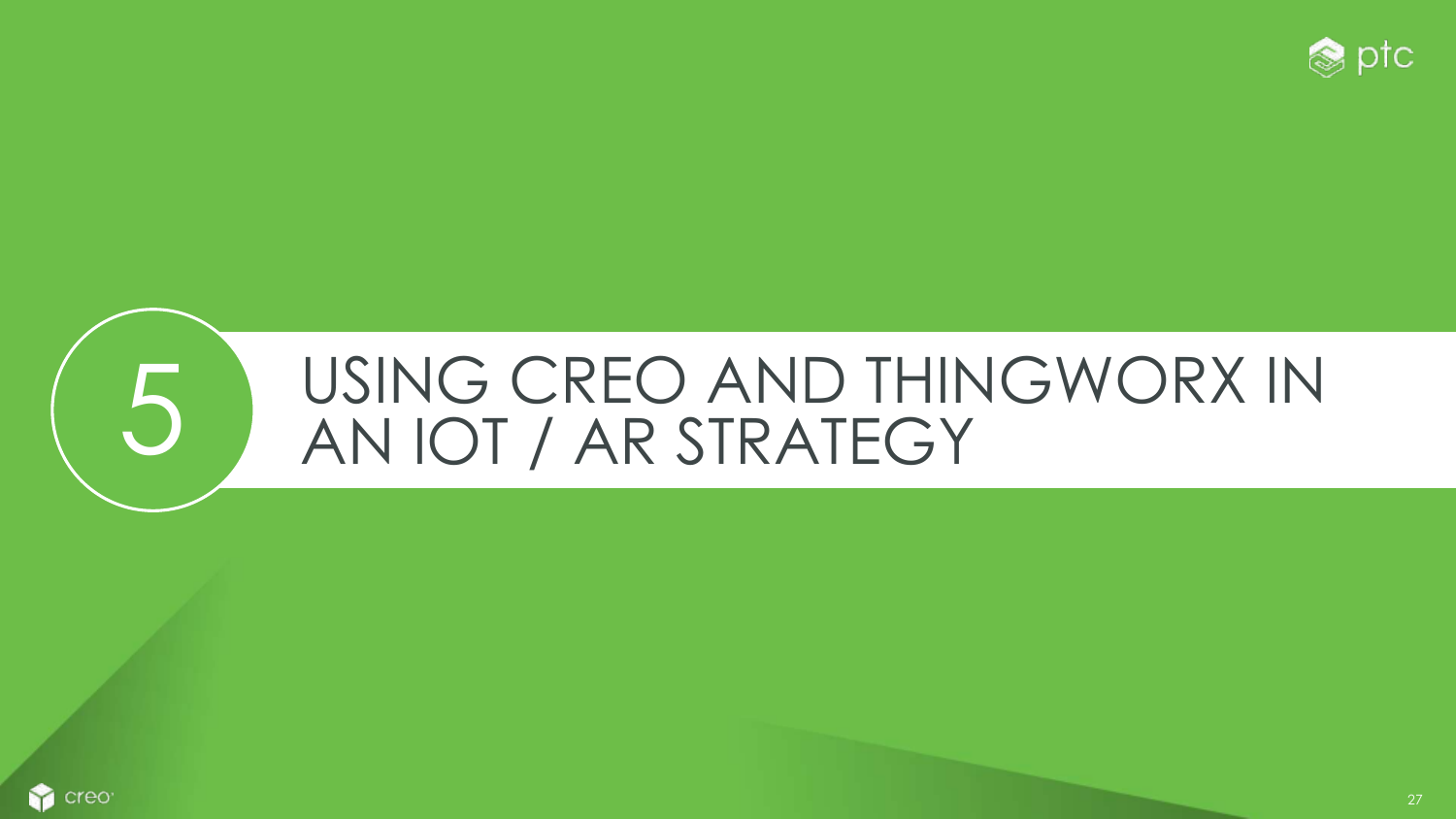



### is the future of Smart Product Design.



# **Design Smarter.**

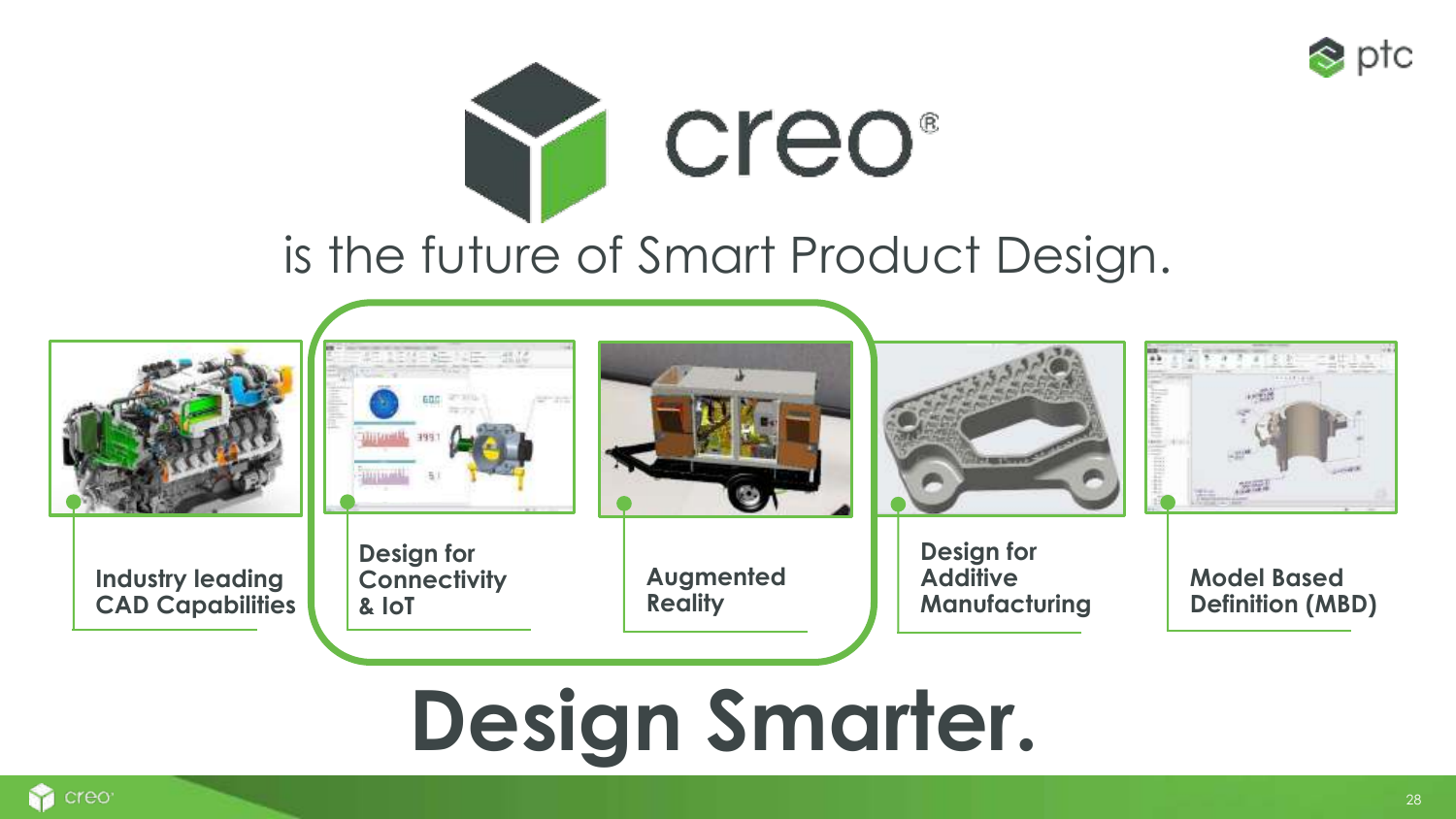#### CREO AR IS SIMPLE CONTENT CREATION AND DISTRIBUTION… AT MEANINGFUL SCALE



Free Options embedded in Creo Essentials and Creo Engineer package from 4.0 M10 & up

New Creo AR Design Share Module (Individual or Enterprise)



#### • CAPABILITIES

- Create & manage AR experiences
	- 5 Experiences, 6 month shelf life = Free
	- 10/50 Experiences, Unlimited shelf life = Moduel
- Administrative control = Design Share
	- Add and remove authors & viewers
	- Add and delete models (AR Experiences)

#### • KEY BENEFITS OF DESIGN SHARE

- Explicit, managed access control
- Protect IP by preventing access to CAD data
- Engage a wider range of stakeholders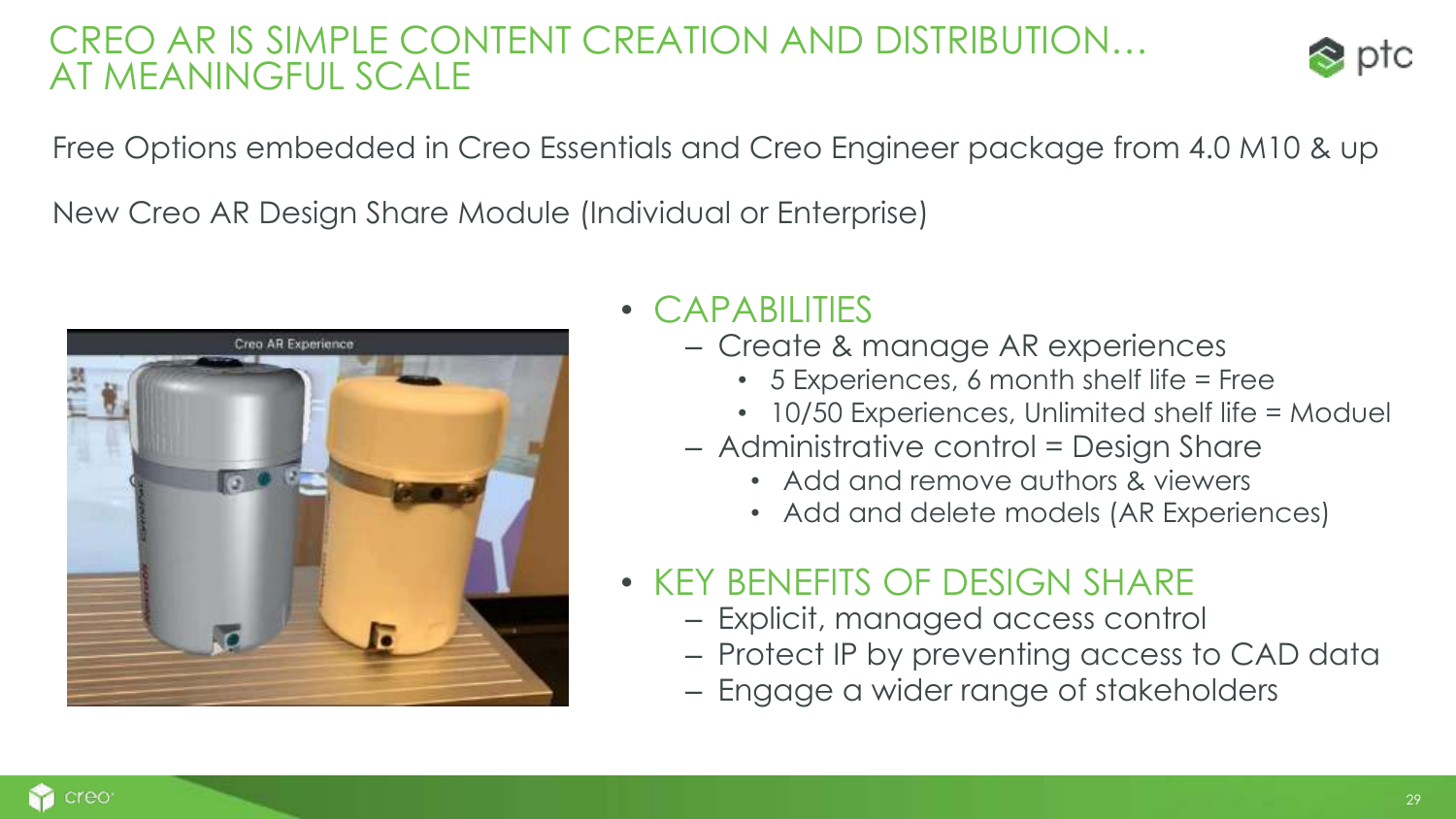#### $\bullet$  ptc CREO AR ENHANCES CUSTOMERS EXPERIENCES AND DESIGN REVIEWS



#### Share Design Experiences

Allow colleagues, partners & customers to consume design experiences in a more meaningful way



#### Visualize Interactive Design **Experiences**

Creo AR allows immersive design data to be reviewed in context and at scale

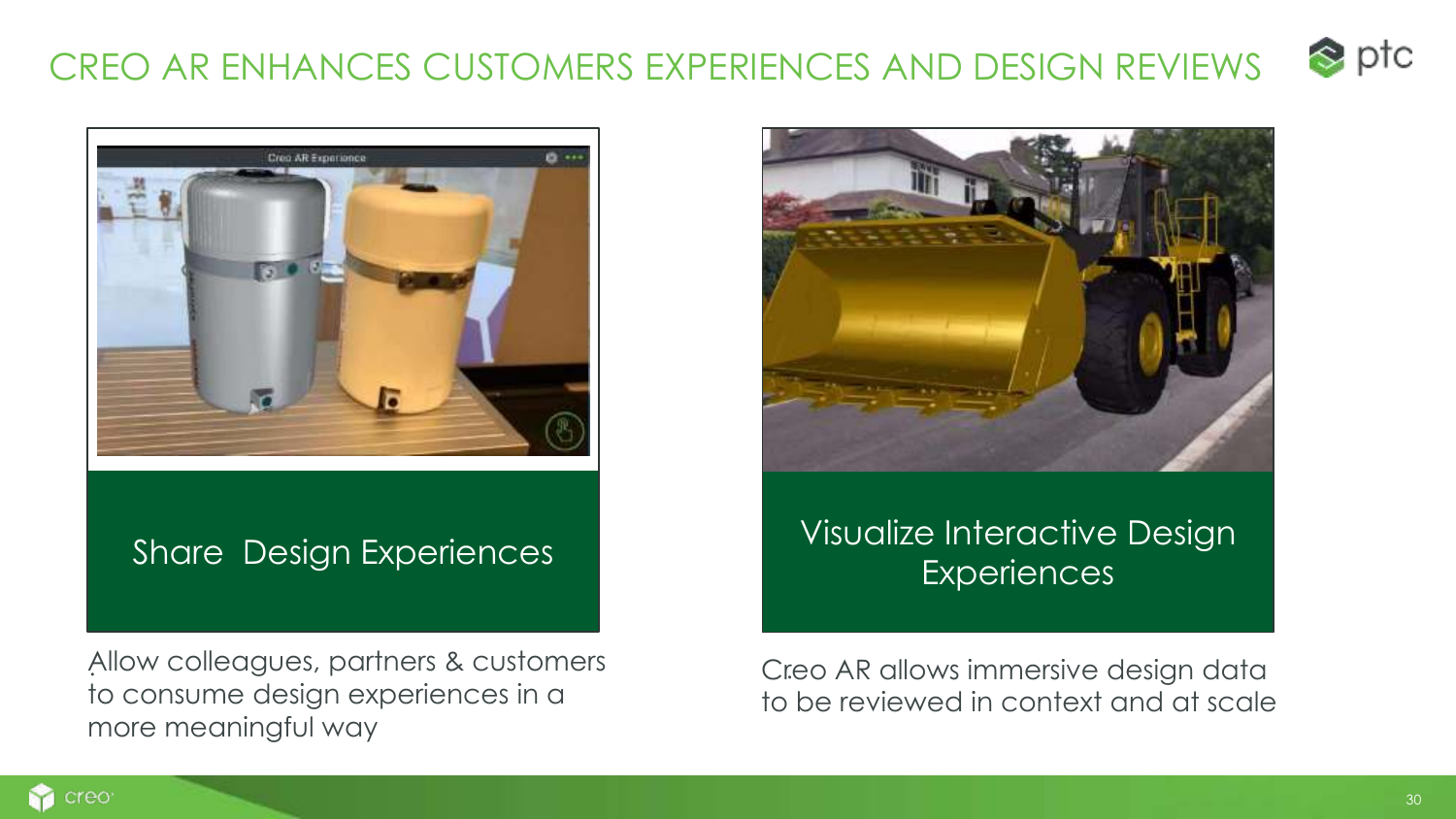

#### SHARE AR EXPERIENCES



#### **Challenge Solution**

Tedious process to prepare and package models for distribution and review

Inefficient process for design partners & collaborations to access data that they need

Loss of productivity preparing files to be shared

Loss of company IP

*Creo AR allows you to rapidly define and publish AR experiences which can be distributed instantly* 

Create AR experiences directly within Creo and share design data easily to distributed teams

Easily collect feedback from colleagues

Share design data without compromising IP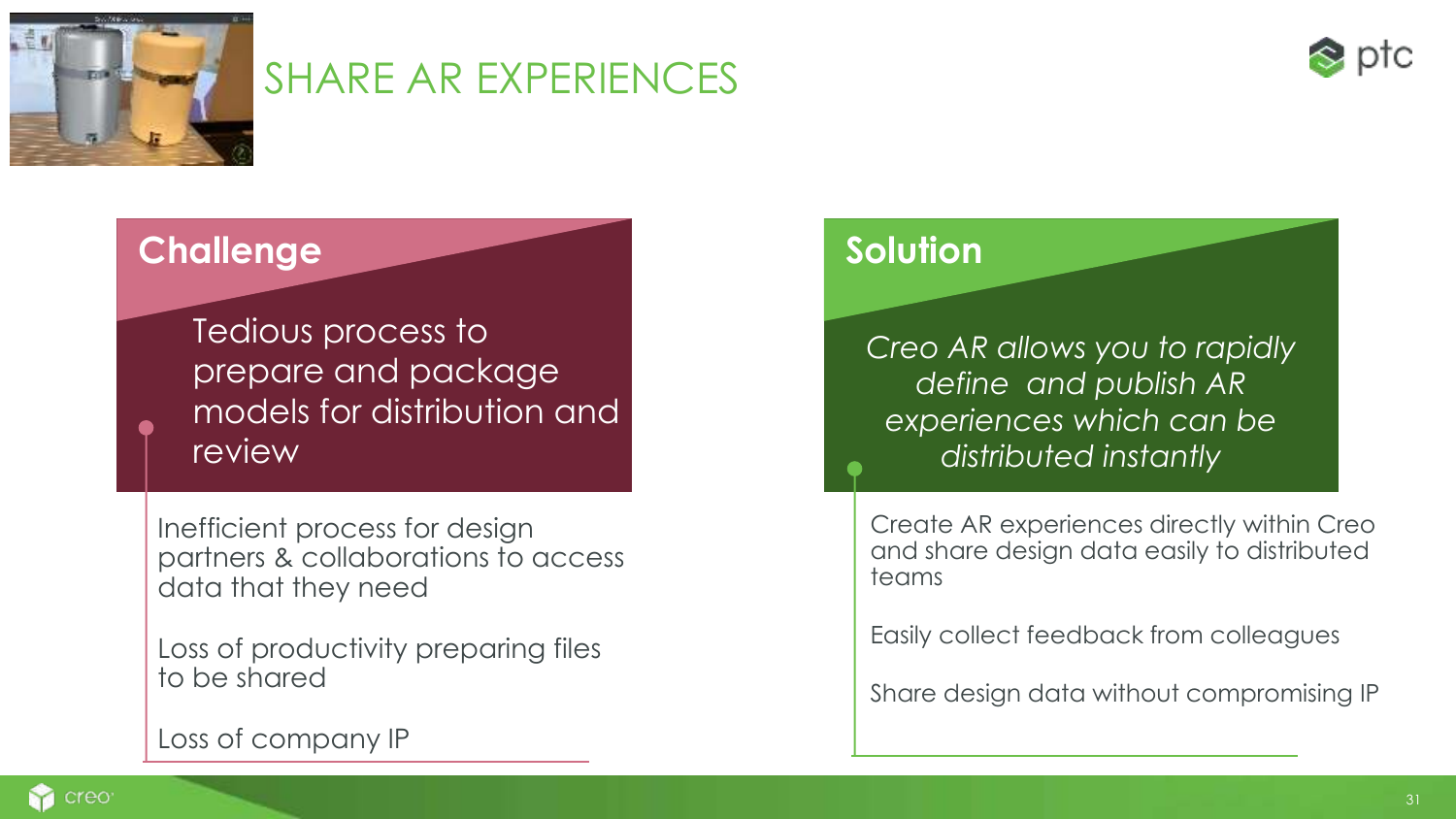

#### VISUALIZE AR EXPERIENCES



#### **Challenge Solution**

*Inability to convey size and scale with traditional methods*

Inability to provide real-world context of how products operate

Limited support for interactive product demos

#### *Creo AR allows for immersive design data with full context and scale*

Interact, explore and engage with design data

Generate excitement with interactive AR experiences